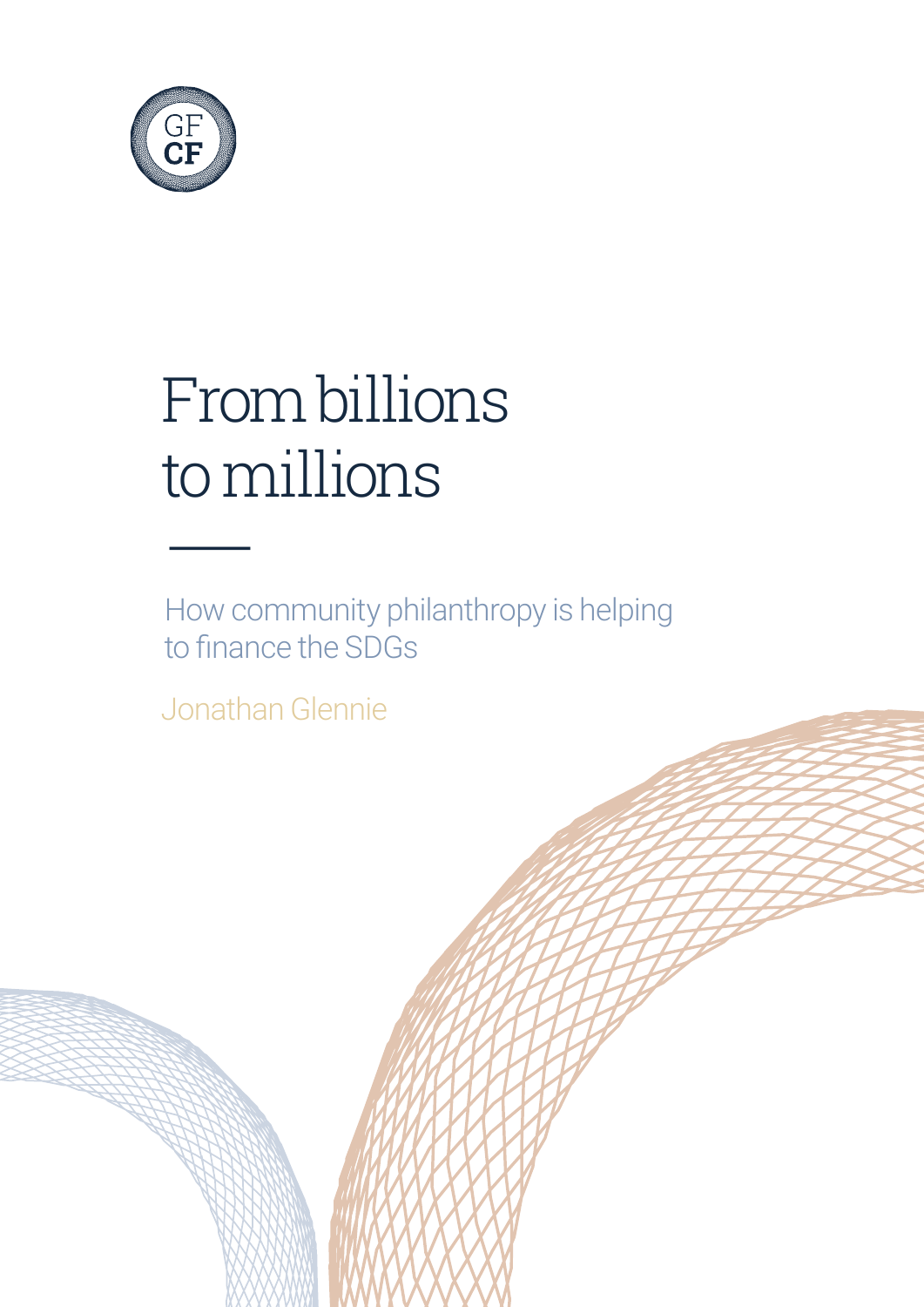### <span id="page-1-0"></span>Contents  **—**

| One page summary | 3                                                    |    |
|------------------|------------------------------------------------------|----|
| 1                | <b>Introduction</b>                                  | 4  |
|                  | What is community philanthropy?                      | 4  |
|                  | Purpose of the paper                                 | 5  |
| $\mathbf{2}$     | The global context                                   | 7  |
|                  | From billions to trillions                           | 7  |
|                  | Size isn't everything                                | 8  |
|                  | The unique characteristics of community philanthropy | 9  |
| 3                | What's so special about community philanthropy?      | 12 |
|                  | Local knowledge, leadership and accountability       | 14 |
|                  | Long-term, holistic and flexible                     | 17 |
|                  | Respect and dignity                                  | 18 |
|                  | Transaction costs                                    | 20 |
| 4                | Impact                                               | 22 |
|                  | <b>Size</b>                                          | 23 |
|                  | Effectiveness                                        | 25 |
|                  | Influence                                            | 26 |
| 5                | <b>Next steps</b>                                    | 28 |
|                  | for the community philanthropy sector                | 29 |
|                  | for the world of sustainable development finance     | 30 |
| 6                | <b>Bibliography</b>                                  | 32 |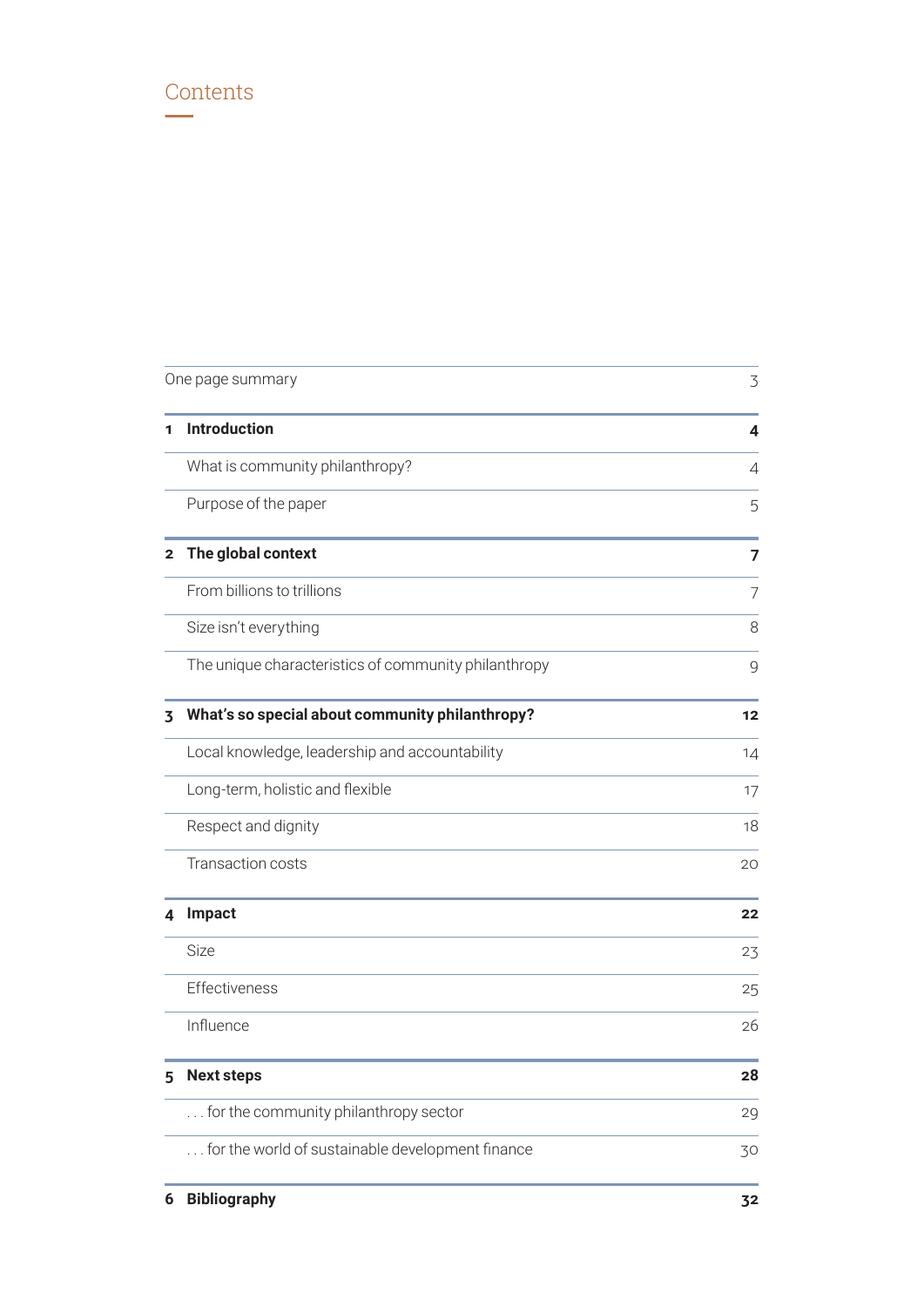### <span id="page-2-0"></span>One page summary **—**

Community philanthropy is a growing sector across the world, but its progress has gone largely unnoticed in the world of mainstream 'development financing.' This is unfortunate for two main reasons. First because there might be a significant amount of money at the community level that is already being, or could be, mobilized for the SDG effort. And second, perhaps even more importantly, because the quality of that money in terms of its unique characteristics make it a resource worth focusing on. At a time when all the stops are being pulled out to find funds to meet the SDGs, this unique source of finance is being overlooked.

Community philanthropy shares some characteristics with public money, some with private money, and some with more regular philanthropy. But the unique characteristic of this money is that it is *drawn directly from* and *spent directly* on a particular community (typically, but not exclusively, a geographical community). This means it suffers much less from the typical problems associated with other types of development finance e.g. lack of local knowledge and leadership, accountability to faraway decision-makers, patronizing attitudes, short time horizons, project approaches limited by thematic narrowness and inflexibility and fostering of dependency. We look at four areas where community philanthropy has an intrinsic advantage over other external forms of finance (including domestic public finance from far‑off capital cities). Furthermore, because community philanthropy straddles the global north and south – both have strong community philanthropy traditions – it is a perfect accompanier of the new universalist SDG vision which takes us beyond developed/developing.

At least in theory, then, community philanthropy is an important source of finance (although it is important to caveat that in practice, just like all sources of finance, experiences and impact differ based on context and management). Why then does it remain largely ignored by mainstream development finance, with no mention in the major recent texts of the last few years. Probably because of its limited scale, especially in less wealthy countries – at current levels it is unlikely to make large dents in the SDG wish-list. But that could change if major development finance organizations and thinkers got behind the approach.

The paper ends with two sets of ideas/recommendations, first for the community philanthropy sector, and second for those working in development finance:

#### **Community philanthropy sector Development finance sector**

- 
- **2** Demonstrate evidence of impact **2** Support research
- **3** Produce estimates of size **3** Engage
- **4** Link to the SDGs **4** Visibilize
- **5** Link better the international development sector

## **1** Set out a growth plan **1 1** Fund wisely (do no harm!)

- 
- 
-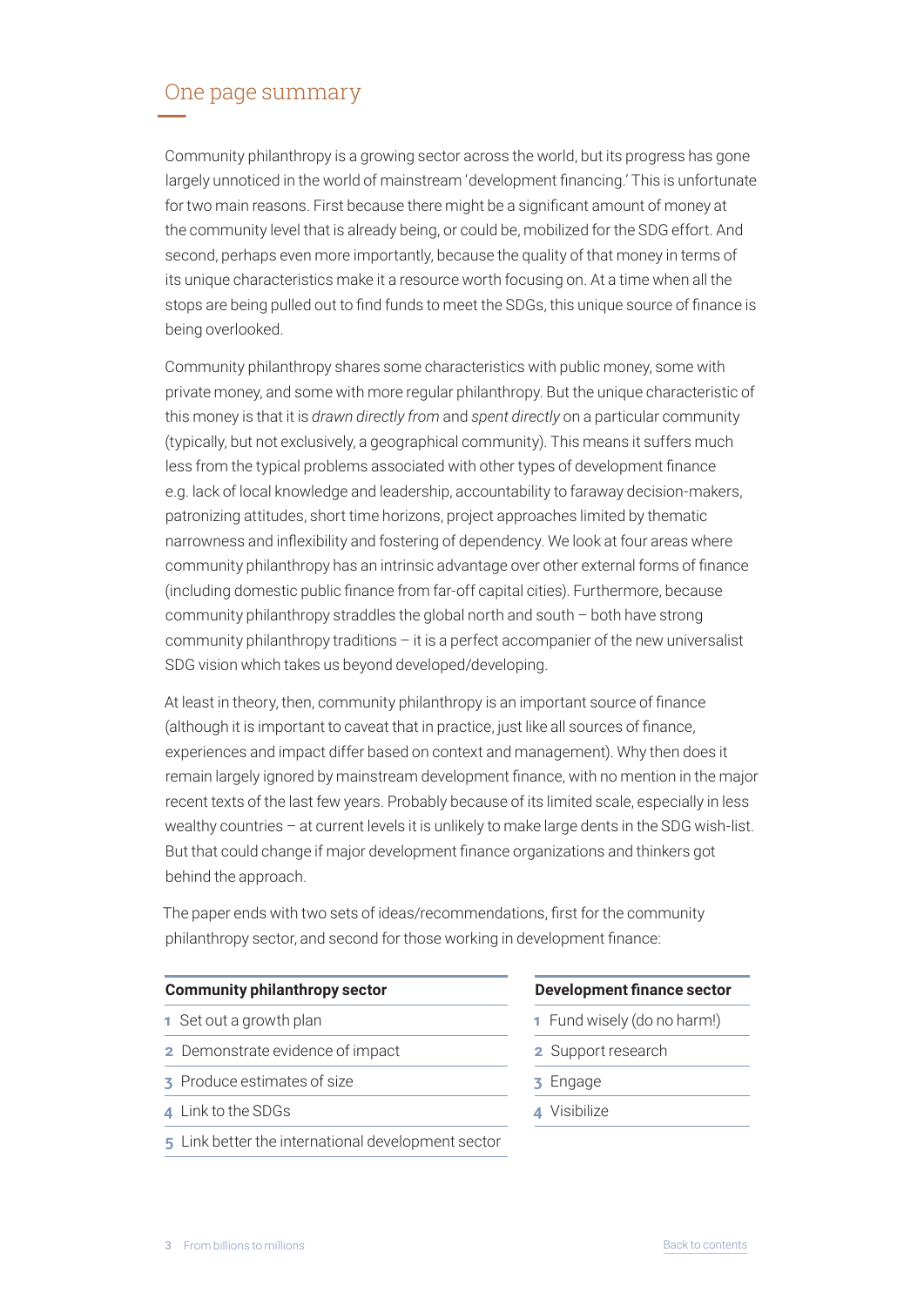### <span id="page-3-0"></span>1 Introduction  **—**

#### **What is community philanthropy?**

Community philanthropy is unlike any of the myriad other forms of development finance in one crucial regard: it means marginalized communities wielding *their own* resources for *their own* well-being. There are many different definitions of community philanthropy, but this characteristic is central to all of them.

In a sense, therefore, community philanthropy is quite similar to individual or household spending, in that the money belongs to and is spent by and on behalf of the individuals/ families/communities involved, the difference being that in the case of community philanthropy there is a collective approach which goes well beyond individual spend and benefit.

The use of the community's own assets not only sets community philanthropy apart from all other types of development financing, it also sets it apart from other types of community organizing and civil society activity. While there are many types of community organizations which work for the good of their communities, community philanthropy is founded on the collective use of a community's own *physical* assets, and particularly its money (i.e. not just capacities and knowledge) which is spent, normally, via grants.

It is not easy to come up with a perfect or commonly accepted definition of community philanthropy, but a recent attempt has it that community philanthropy is, 'locally driven development that strengthens community capacity and voice, builds trust, and most importantly, taps into and builds on local resources, which are pooled together to build and sustain a strong community.'1 The term 'community philanthropy organization' is used by some as a loose term to refer to diverse organizations that share certain key characteristics. While the term 'community' usually refers to a geographical community,

<sup>1</sup> Dana R.H. Doan (2018) An Operational Definition of Community Philanthropy For Research and Practice, Paper prepared for the ARNOVA Conference. Austin, November 2018. See this paper for other definitions and discussion of the concept.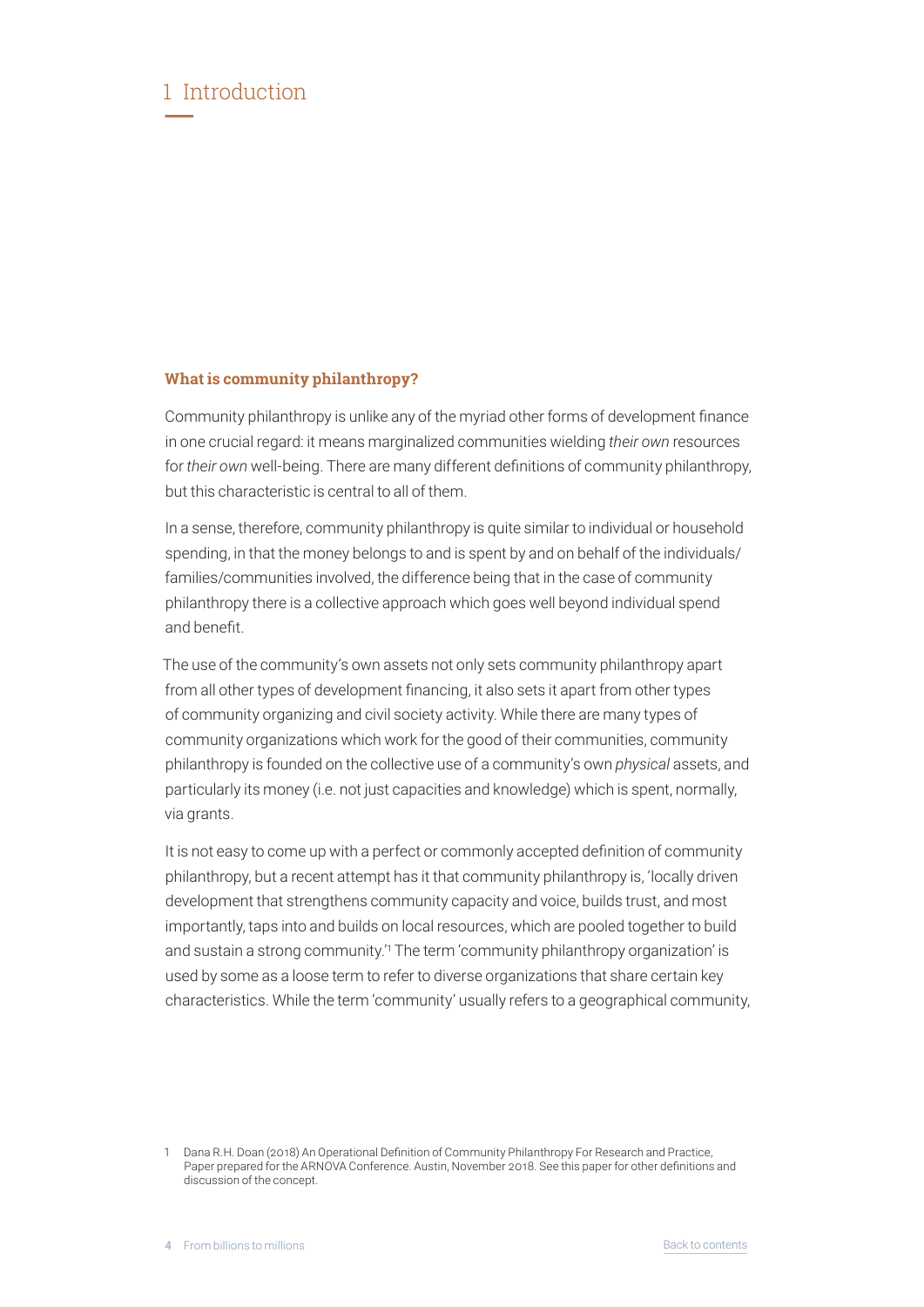<span id="page-4-0"></span>it doesn't have to – other kinds of community (e.g. based around identity) have set up community philanthropy organizations.2

An important caveat: while community philanthropy is centred around a community's own resources, money from external sources can also complement locally‑sourced funds, an issue we will discuss in this paper.

#### **Purpose of the paper**

Community philanthropy has existed as a recognizable and definable concept for some decades, and its roots go back centuries. There is evidence to suggest that community philanthropy is increasing fairly rapidly in importance around the globe.<sup>3</sup> Meanwhile a substantial community of practice has emerged around the world, and there is a growing academic literature and policy discussion of the area.

However, in the parallel world of development finance, where policy makers, influencers and bureaucrats discuss how to finance the Sustainable Development Goals (SDGs), community philanthropy barely merits a mention. In fact, most people working in development finance have not even heard of it.4

This is surprising for a number of reasons. First, because of the urgent calls to pull out all the stops to gather the finances required to meet the very ambitious SDGs – one would have thought that this growing movement would have been tapped for the funding it might offer. Second, because the specifics of community philanthropy – the characteristics that make it special – would appeal to many of those working in development finance who recognize the problems associated with most other types of financing. Community philanthropy responds successfully to many of the critiques of outside interventions.

At the same time, it is not that surprising at all. As the world is urged to shift its vision 'from billions to trillions' in the now‑ubiquitous words of the World Bank's 2015 think piece, focusing down on the (generally) much smaller sums involved in community philanthropy may seem to some like a low priority.

The purpose of this paper is to redirect the gaze of the development finance community. Rather than just looking for the big bucks, it should be equally interested in the small bucks: from billions to millions. The *quality* of the resources found and managed at community level could sometimes outweigh (or certainly complement) the *quantity* of mega financing available from other sources.

<sup>2</sup> The term 'community foundation' is also used in connection with community philanthropy – it is one of the organizational forms taken by the wider concept of community philanthropy. Other forms include women's funds, LGBTQI funds, environmental funds, and grassroots grantmakers. It is not the intention of this paper to discuss definitional questions in any detail. The term 'community foundation' has a particular legal definition in the US i.e. long-term assets pooled and held by and for a community.

<sup>3</sup> See the *Community Foundation Atlas* for more data: http://communityfoundationatlas.org/

<sup>4</sup> Based on a non‑scientific survey of colleagues with a long history of work on development finance and the FFD process. Hardly anyone I spoke to in the world of development finance and the SDGs was even aware of the concept of community philanthropy, and those few that were had very limited knowledge.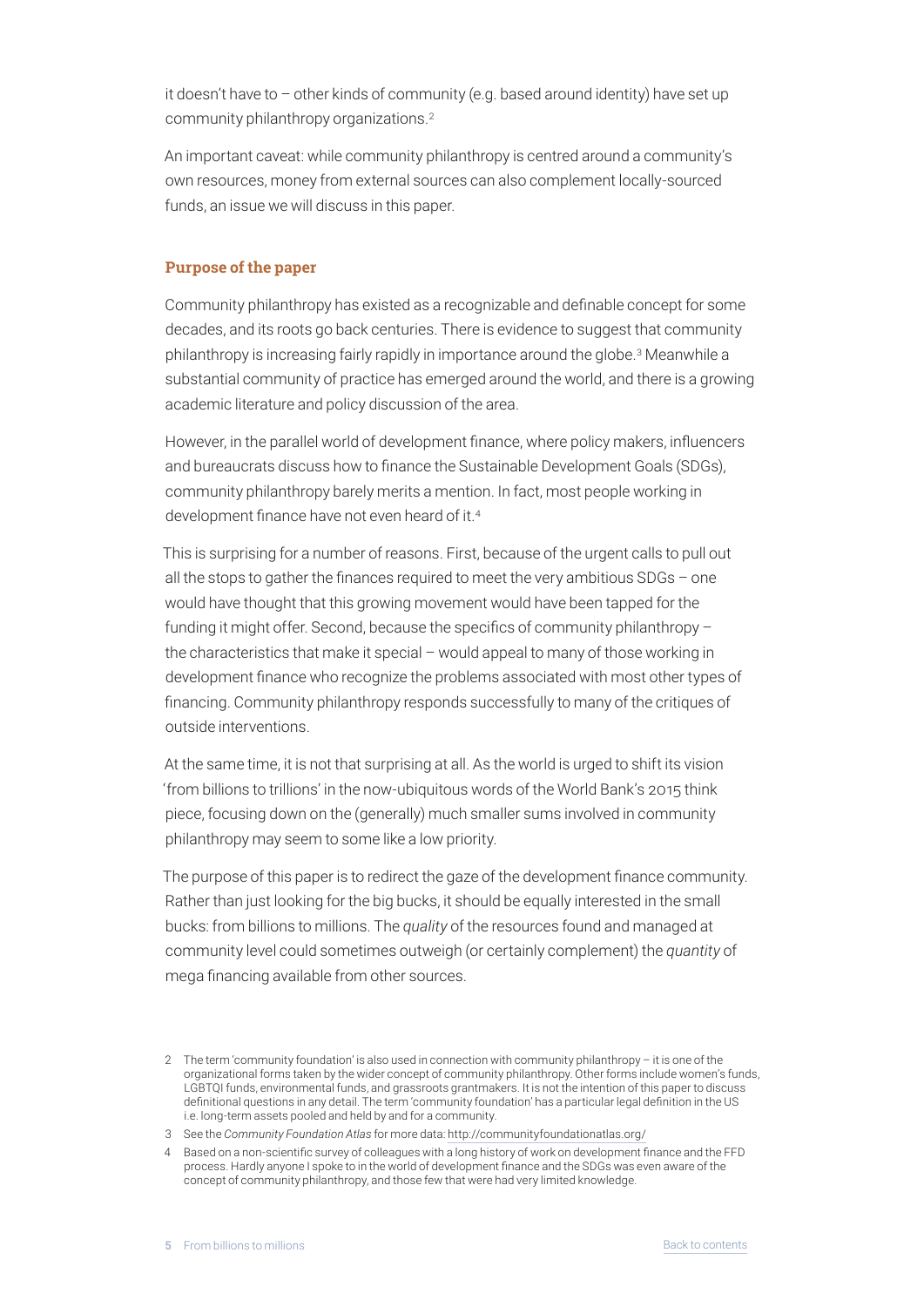This paper will look at some of the reasons community philanthropy deserves more attention in development finance circles. In the rest of this first section we have explained briefly what community philanthropy is, and why this paper is being written. In *Section 2*, the paper sets the global context. There is a renewed ambition for change at the global level, exemplified by the SDGs, but this coincides with well-recognized political and empirical barriers. The bulk of the paper is *Section 3*, which sets out the main characteristics of community philanthropy which make it special, including the way it is able to respond to the perennial challenges associated with development finance, such as ownership, accountability, short-termism and siloed thinking, among others. *Section 4* then looks at size, effectiveness and influence. While community philanthropy should in theory be making a strong impact, given its unique characteristics, what is the evidence that it actually does so? Finally, in *Section 5*, we look briefly at any implications and suggestions for those working on the SDGs, and development finance more broadly, but who may not yet be supporting this important sector.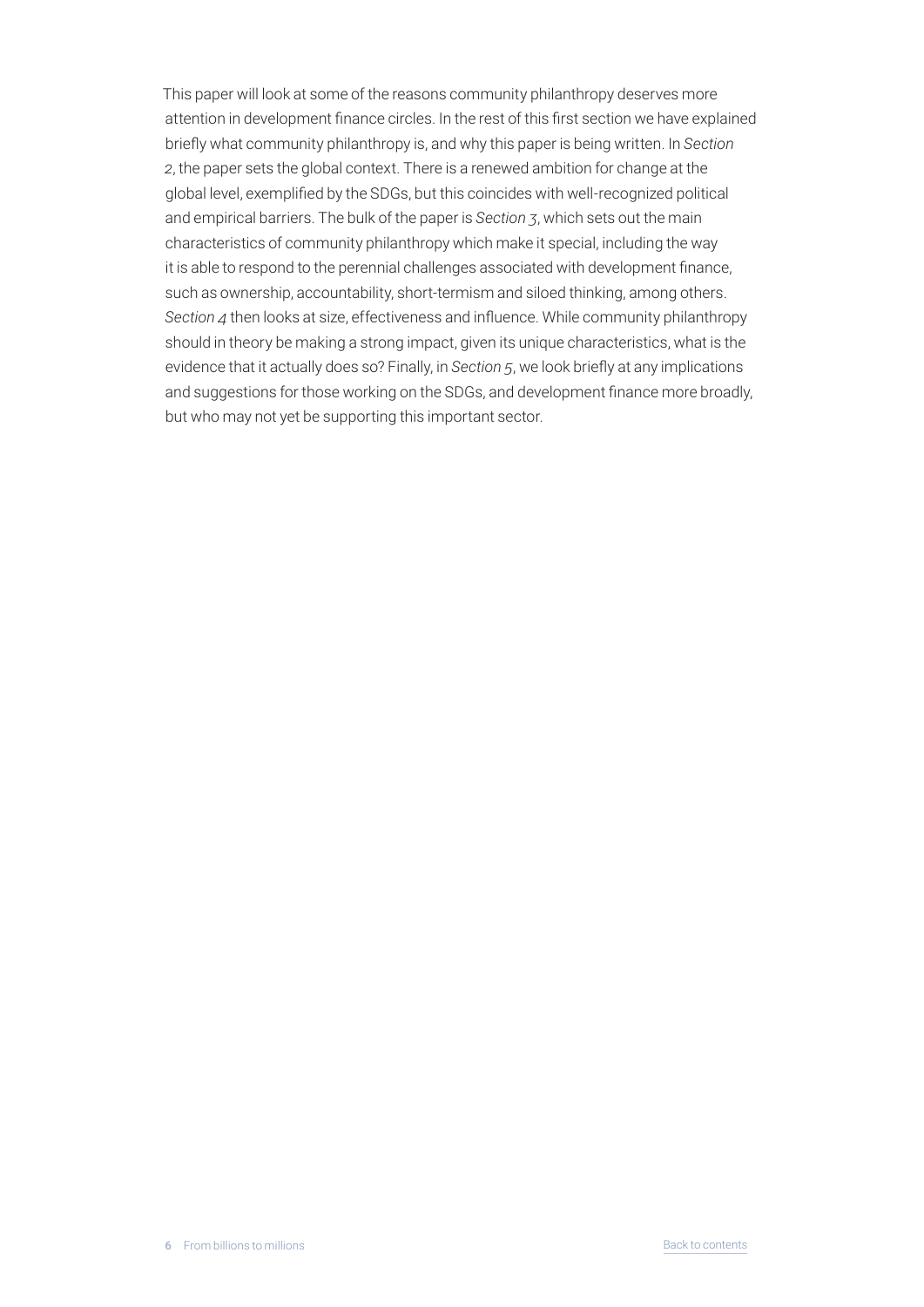### <span id="page-6-0"></span>2 The global context  **—**

By acclaiming the SDGs in September 2015, the countries of the world gave a new set of instructions to themselves. The SDGs were ground-breaking and paradigm-shifting for a number of reasons, including:

**Ambition** While the Millennium Development Goals (MDGs) focused, understandably, on extreme poverty, the SDGs are much more ambitious. On the one hand, they cover a range of issues not contemplated in the MDGs, such as climate and environment issues, infrastructure and urban issues. And on the other hand, they take the MDG issues (e.g. health and education) and ramp up ambition on them. No longer is the world just concerned with primary healthcare, for example, but long and healthy lives for all; no longer just primary schooling, but secondary and tertiary as well.

**Universality** For this reason, the SDGs now apply to all countries in the world, not just the poorest. All countries (low income, middle income, and even high income) have problems to be solved, challenges to be overcome, whether high levels of inequality, unsustainable consumption, or unfair health and education services. We are all now developing, in this sense.

**Beyond aid** During the MDG era there was a strong (and misguided) emphasis on foreign aid as the main way wealthy countries could support poorer ones. Today, aid is considered less important, and a range of other financing measures have risen up the agenda, both domestic and international, public and private. The challenge for the international community is to help promote all types of finance and support, not just aid.

#### **From billions to trillions**

These three shifts in approach have clear implications for the quantity and type of financing required to meet the SDGs, and the world has tried to come up with a bolder approach to financing the goals. In Addis Ababa, in April 2015, a few months before the SDG agenda was acclaimed in New York, a financing Action Plan was drawn up: the Addis Ababa Agenda for Action.5 The World Bank (along with the IMF and the regional development banks) contributed a relatively short discussion paper called 'From Billions

5 https://www.un.org/esa/ffd/wp-content/uploads/2015/08/AAAA\_Outcome.pdf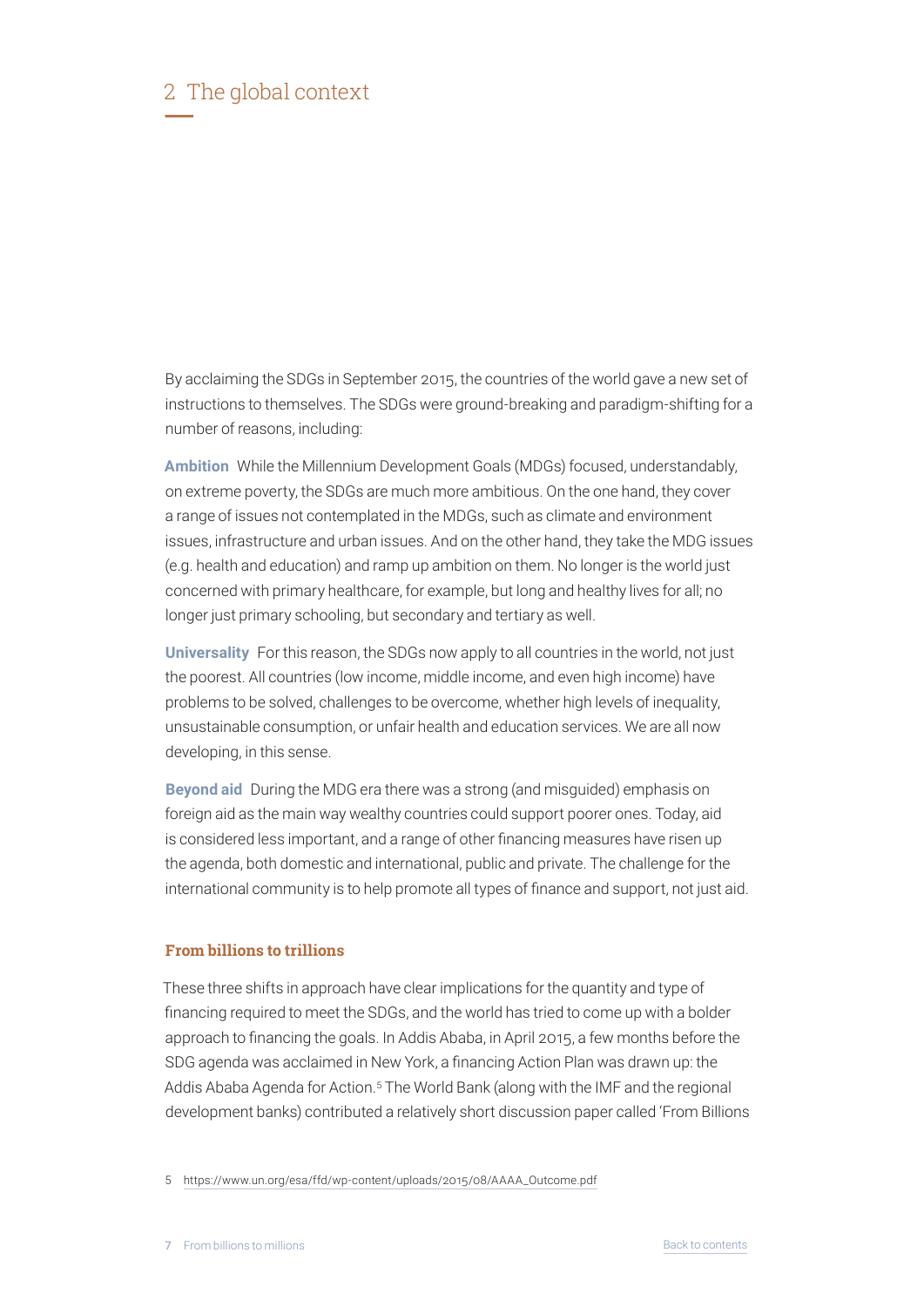<span id="page-7-0"></span>to Trillions: Transforming Development Finance.'6 This catchy title has since become part of the development lexicon, with most people agreeing that the scale of ambition implied is more or less correct. In other words, to achieve the SDGs the international community needs to stop thinking in terms of billions of dollars, and start working out how to find the trillions of dollars that will be needed. (While not explicit in the paper, in most people's minds the 'billions' referred to the money generally thought to be available from aid, while the 'trillions' would need to come from private and domestic sources.)

This is, of course, self‑evident. Official Development Assistance (ODA) will never be anywhere near big enough to pay for the SDGs, even were it desirable for it to do so, so the strong focus on ODA which dominated MDG thinking (despite efforts to move the debate 'beyond aid') does need to be balanced with a widening of the search to all kinds of investment. All appropriate sources of funds need to be maximized if the world is going to have a chance of meeting the SDG targets, including tax (the need to raise domestic resources in a more effective manner), private sector sources, and philanthropy.

Having said that, in the frenzy to find the big bucks, it is important not to overlook one very obvious point: not all money is the same. Different types of money have different characteristics.

#### **Size isn't everything**

\$100 of one kind of money (e.g. household expenditure) could be much more effective for a particular task (e.g. acquisition of medical supplies) than the same amount of another kind of money (e.g. foreign direct investment). This may appear obvious, but it is worth dwelling on a little.

The differences between public, private and philanthropic money are well understood by the general public in their own countries. While private spending is primarily interested in benefitting the spender (be that a household or an investment firm), the primary purpose of public spending should be to benefit society as a whole. Private finance does a poor job at financing public goods, does not a priori focus on delivering government priorities and certainly doesn't link strongly to human rights. Most notably, private capital is driven by the possibility of profit. It therefore tends to concentrate in specific sectors (such as natural resource extraction and exploitation of comparative advantage in labour-intensive industries) as well as in certain countries (middle-income and resource‑rich countries) where expected returns on risk are higher. Public finance covers areas where private financing is either insufficient or impossible. A significant amount of public spending is needed in any well‑functioning state to provide public goods, things that wouldn't be available if we were all just left to our own devices. Meanwhile philanthropic monies, including basic charity, also has its place and is important in certain contexts.

<sup>6</sup> Development Committee (Joint Ministerial Committee of the Boards of Governors of the Bank and the Fund on the Transfer of Real Resources to Developing Countries) (2015) *From billions to trillions: transforming development finance post-2015*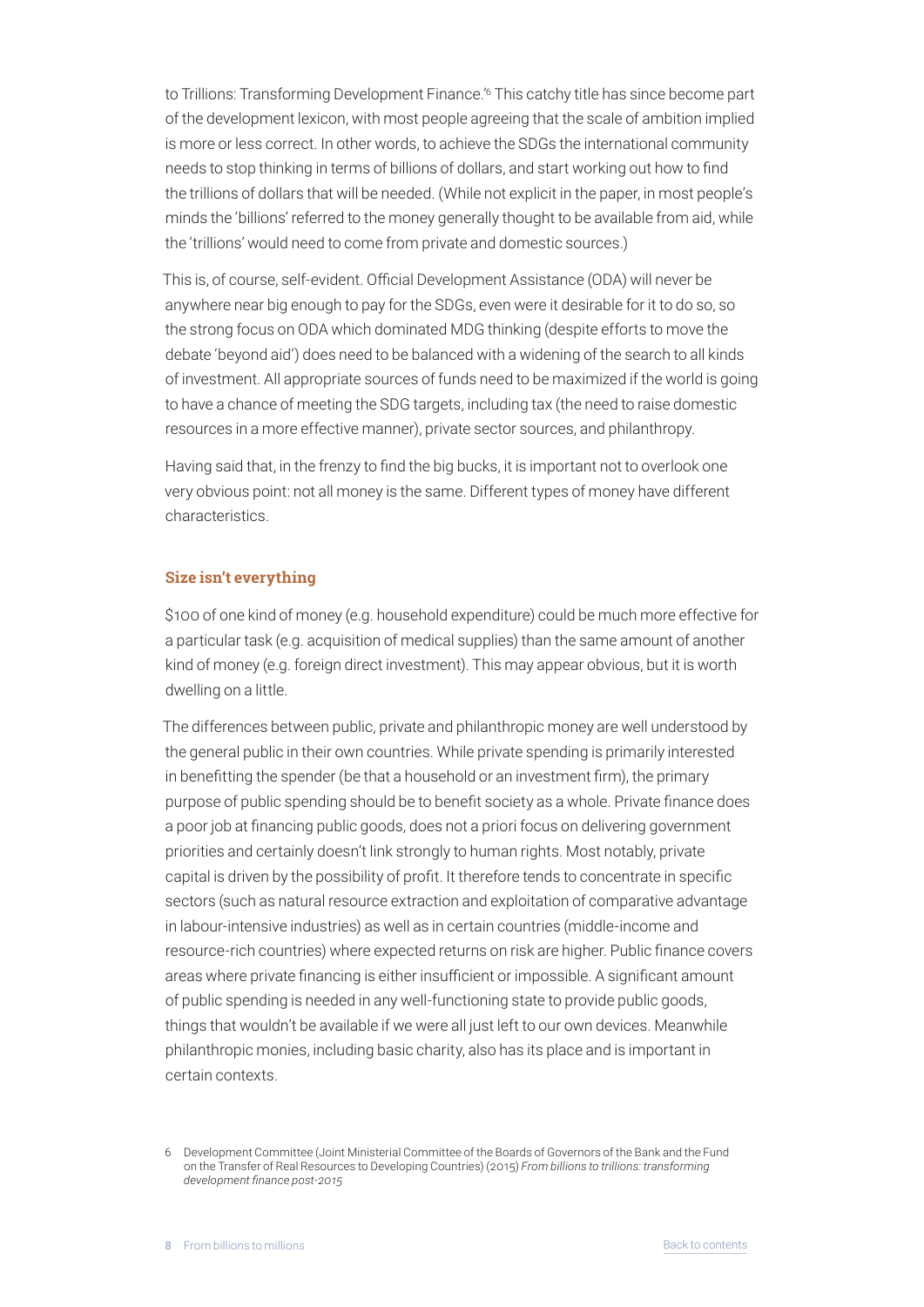<span id="page-8-0"></span>But this fundamental distinction between public, private and philanthropic funding is often overlooked in discussions around development finance. Private finance is frequently touted as a substitute for insufficient public resources for development, despite the fact that several areas crucial for social development by their nature attract insufficient private financing.7 And philanthropic money is also sometimes offered as if it can substitute for national or local government support, when the accountability mechanisms are very different.

This issue of accountability is at the heart of the matter – most people the world over are very sceptical of distant institutions, be they foreign or simply in a far-off capital city, because it is hard to hold decision‑makers to account, or influence policies and spending decisions. The more local the organization, the higher they are likely to score on accountability. But even local organizations may not have decision making processes that really respond to community preferences. This is one of the areas on which community philanthropy is unique.

In short, no-one would make the mistake of saying that it wasn't important whether a local hospital was paid for by public, private or philanthropic funds – each different option (or mixture of options) would come with its unique set of pros and cons. Indeed, community philanthropy often blends different types of money combining e.g. small, high trust, high social capital funds with other funds with higher dollar-value but lower value in terms of social capital.

#### **The unique characteristics of community philanthropy**

So as we look to finance the SDGs, it is not just the *quantity* of the money raised that we should be concerned about, but also the *qualities* of that money, the specific characteristics that make it more or less appropriate in specific circumstances. Table 1 (below) sets out eight broad types of development finance available to support the SDGs. These potential sources of funds can be split into domestic and international, and then further split between public, private (for-profit), philanthropic (i.e. non-governmental but not for-profit) and household level (i.e. a family's own spending on its well-being). There is, of course, plenty of overlap between some of the sources listed in the table – the finance ecosystem is vast and complex, and no simple table can do it justice.

<sup>7</sup> These include financing for social services, long‑term investments (in particular in infrastructure, including health facilities and systems), high-risk investments (such as building insurance) risk pools, research, science and new technologies and financing for small and medium‑sized enterprises) and financing for global public goods (such as preserving the global commons and dealing with communicable diseases). International capital flows are also highly mobile and have become shorter-term in orientation.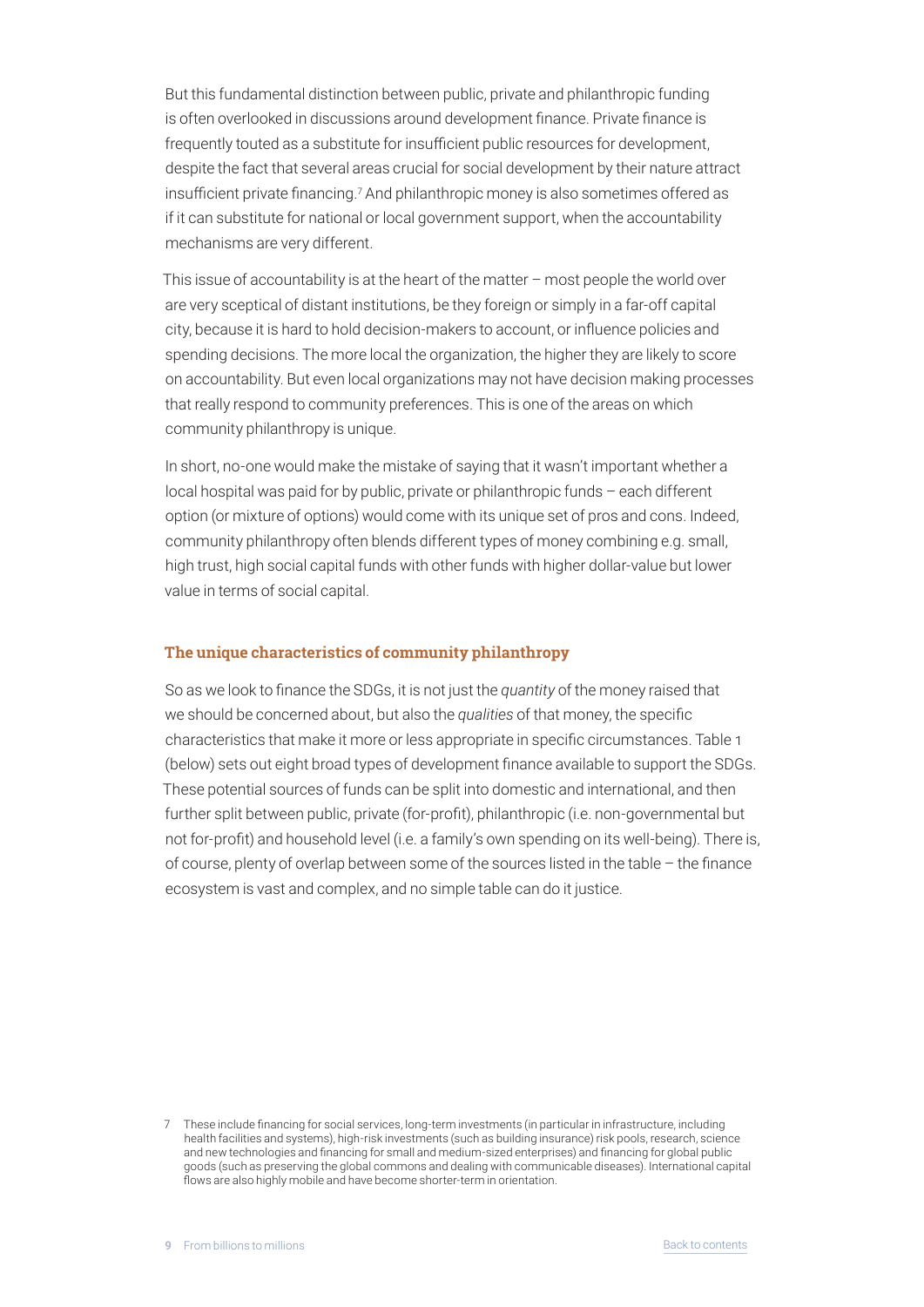#### **Table 1** Potential sources of funds for the SDGs

|                      | <b>Public</b>                                                                                                                                                                                                                                                                                                                                                            | Private (for-profit)                                                                                                                                                                                                                                      | <b>Philanthropic</b>                                                                                                                                     | <b>Household</b>                     |
|----------------------|--------------------------------------------------------------------------------------------------------------------------------------------------------------------------------------------------------------------------------------------------------------------------------------------------------------------------------------------------------------------------|-----------------------------------------------------------------------------------------------------------------------------------------------------------------------------------------------------------------------------------------------------------|----------------------------------------------------------------------------------------------------------------------------------------------------------|--------------------------------------|
| <b>Domestic</b>      | Government budget<br>Natural resource revenue<br>streams<br>Sovereign wealth funds<br>(domestic investment)<br>Specific sovereign bonds<br>Conditional cash<br>transfers<br>National savings                                                                                                                                                                             | $\blacksquare$ Illicit capital flight<br>(including transfer<br>pricing)<br>■ Licit capital flight<br>$\blacksquare$ Domestic bank equity<br>Domestic investment<br>Public-private<br>partnerships (PPIs)<br>Social impact bonds                          | National/local<br>charities<br>National/local<br>foundations<br>Corporate<br>philanthropy<br>Individual giving<br>Community<br>philanthropy              | ■ Household<br>spending<br>User fess |
| <b>International</b> | ODA (grants and<br>concessional loans, debt<br>cancellation/swaps etc)<br>$\blacksquare$ Non-concessional official $\blacksquare$<br>loans (OOF)<br>$\blacksquare$ South-south cooperation $\blacksquare$<br>International taxes,<br>carbon levies, etc<br>$\blacksquare$ Export credits<br>Sovereign wealth funds<br>(foreign investment)<br>■ Climate finance (public) | Portfolio investment<br>Foreign market loan<br>$\blacksquare$ Foreign bank equity<br>FDI (including mergers<br>and acquisitions)<br>Innovative eg advance<br>market commitments,<br>risk financing<br>Social impact bonds<br>Climate finance<br>(private) | $\blacksquare$ International NGOs<br>International<br>foundations<br>Corporate<br><b>College</b><br>philanthropy<br>(multinational)<br>Individual giving | $\blacksquare$ Remittances           |

**Source** Developed by author, not comprehensive

In each of these eight boxes one can find a range of possible sources of funds and all of these are discussed at length in the main documents detailing how money will be raised to pay for the SDGs. All except one. Community philanthropy, highlighted in the table, merits not a single mention in the seminal development finance documents related to the SDGs. Neither the foundational document, the Addis Ababa Agenda for Action (2015), nor any official report since (including the Inter‑agency Task Force's recently published Financing for Sustainable Development Report 20198), mention it at all. All these documents drew on the most senior experts in the field of development finance – but community philanthropy is simply not on their radar. Even a major and comprehensive investigation into global philanthropy published in 2018 by the OECD only mentions community philanthropy in passing, and there is no entry on community philanthropy in the paper's otherwise exhaustive glossary of terms.9 There is no mention of community philanthropy on the webpage dedicated to philanthropy by the Inter-agency Task Force.<sup>10</sup>

It is not hard to work out why this area is so overlooked. In a world where we are being encouraged to raise our sights 'from billions to trillions', the money available from community philanthropy may appear to offer fairly slim pickings, and researchers and

<sup>8</sup> https://developmentfinance.un.org/fsdr2019

<sup>9</sup> Visit http://www.oecd.org/development/philanthropy-centre for this otherwise interesting report. The following data and analysis is shared, but has been questioned by interviewees for this present paper as possibly 'based on a misunderstanding of what they are calling community foundations': 'Domestic foundations work a lot with governments at the sub-national level – particularly community foundations, which are defined by their limited geographical scope. Some governments seem to privilege working with these actors. In Kenya, community foundations make up 50% of the foundations that collaborate with the government, while in Mexico the corresponding figure is 36%. The operational expertise of these foundations in a community can make them valuable partners for a national government. In contrast, in India, small foundations, including those with limited geographical scope, tend to have a harder time getting government buy-in. The latter tend to focus their partnering on international and corporate foundations.' It is just about arguable that while there is no explicit naming of community philanthropy as a distinct category in these documents, it might be implied in the other categories listed as it often combines elements of e.g. individual and corporate giving etc. However, it is certainly not present as a specific organizing strategy to maximize disparate elements into a coherent proposition.

<sup>10</sup> https://developmentfinance.un.org/encouraging-philanthropic-engagement-transparent-and-accountable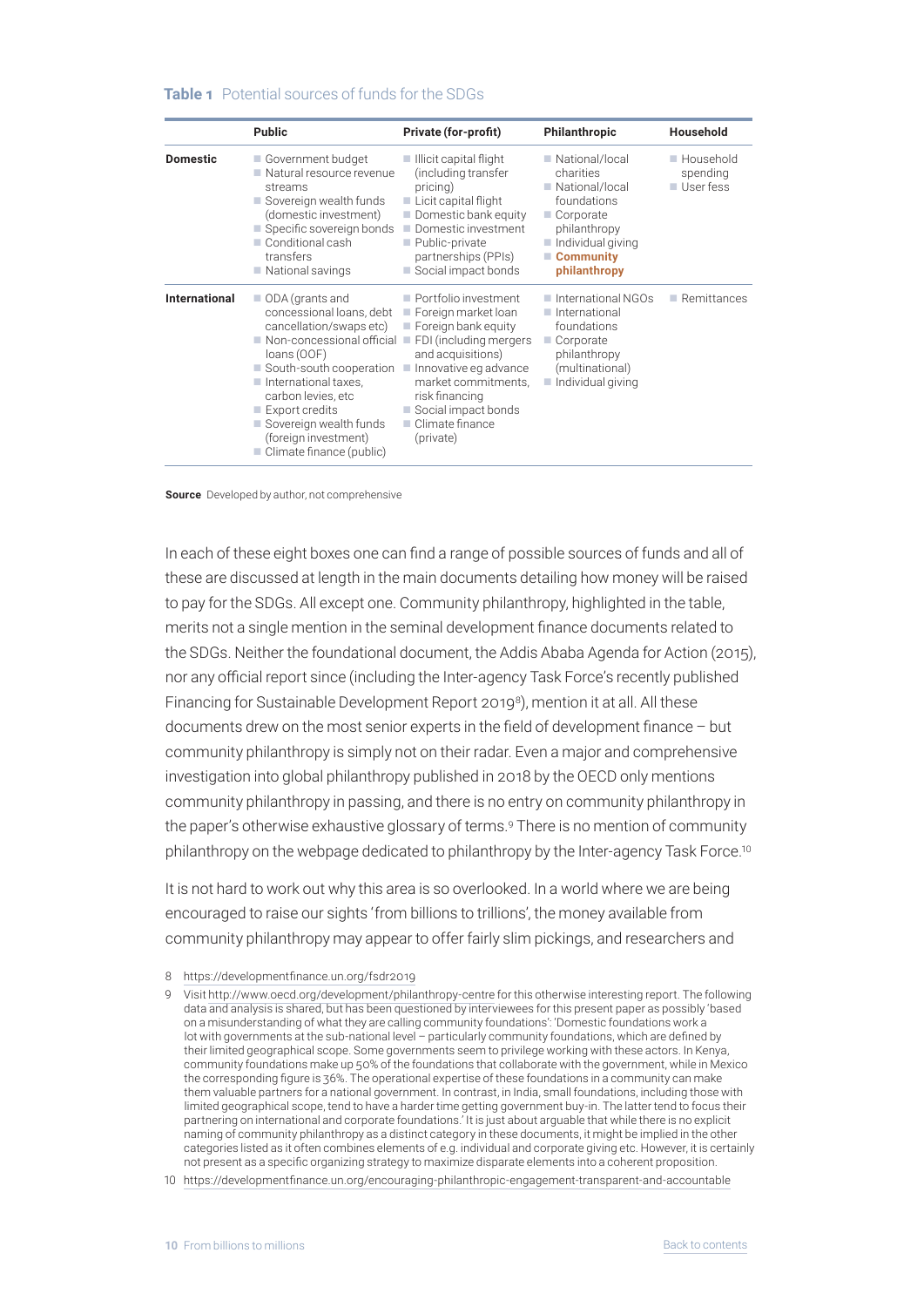institutions direct most of their attention (and reports) to the areas where most money will come from.

But this is unconvincing for two reasons. *First*, because it reveals the blind spot we warned of above, i.e. the fallacy in much development finance thinking that all dollars are more-or-less the same. In this understanding, there is a gap in development budgets that needs to be filled from whichever source is most readily available. But this is to overlook the unique characteristics of different types of money. And *second* because other relatively small sources of funds have received wide discussion. Ideas such as social impact bonds are the focus of many events and conferences at the heart of the development finance sector, even though they are small in quantity. Tiny funds multiplied by many millions can of course mean huge amount of money, as happened in the microfinance revolution. This could just as well be the case for community philanthropy – if it attracts support and attention.

In sum, the characteristics of community philanthropy – which we will explore in more detail in the next section – are what make it a unique type of development finance. This is the crux of the case for placing community philanthropy at the heart of the SDG financing agenda. It is not only the appropriateness of a particular source to address an issue but what comes along with it, such as relationships and trust. Value cannot just be measured in monetary terms; it has intangible aspects as well. While relatively small in quantity (at the moment), the qualities and possibilities of this type of money are potentially extraordinarily high.

 **—**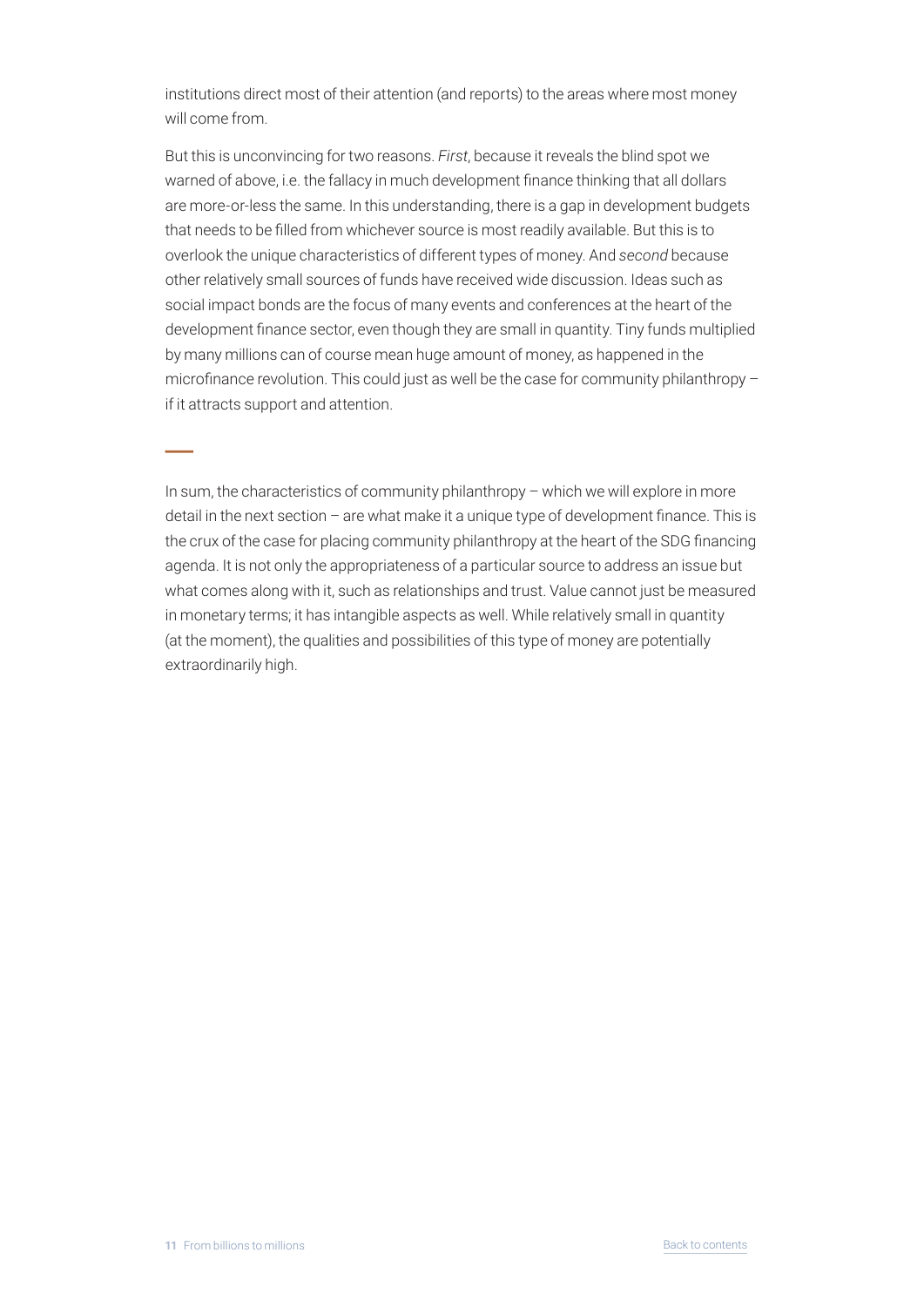<span id="page-11-0"></span>According to some methodologies, problems can be divided into simple, complicated and complex.11 There are few today who doubt that the challenges clustered together under the term 'international development' are complex i.e. ever-shifting, context-specific, human-centred.<sup>12</sup> And many of the critiques of 'foreign' interventions can be applied just as appropriately to interventions from domestic entities, including national and local governments, and private companies and civil society organizations, whose interventions are in some ways external i.e. made by an outside person or organization on behalf of an 'other.'



'What was initially thought to be a simple process is in fact an incredibly complicated, intricate, and complex system that I've codified and organized into a few easy‑to‑follow rules that are more difficult to implement that you think.'

*Cartoon copyright of andertoons.com*

External interventions into local communities, whether foreign (from abroad), domestic (from another part of the country) or even fairly local (from another part of a city or region), face similar inherent challenges. These challenges are well-known and include issues of local leadership, knowledge and capacity, as well as the 'project' nature of interventions which has inevitable consequences for the type of impact they can hope to achieve. A great deal of literature and many policy initiatives exist to help practitioners

<sup>11</sup> Simple problems would include something like baking a cake – follow a relatively simple recipe and you get the same result every time. Building a space rocket is often used as an example of a complicated problem – much harder than baking a cake, but ultimately if you follow the instructions you should be able to repeat the process. Complex problems are problems which morph due to evolving contexts. Bringing up children is a commonly used example – but basically most things in community development are pretty complex as they have to do with human personalities and politics. A further level of problem is sometimes added, namely chaotic or anarchic, where cause and effect are even harder (perhaps impossible) to understand. http://noop.nl/2008/08/simple-vscomplicated-vs-complex-vs-chaotic.html

<sup>12</sup> Ben Ramalingam's 'Aid on the edge of chaos' is probably the go-to text for this, and the work on Doing Development Differently, led by Matt Andrews, among others, is an attempt to respond to this realization.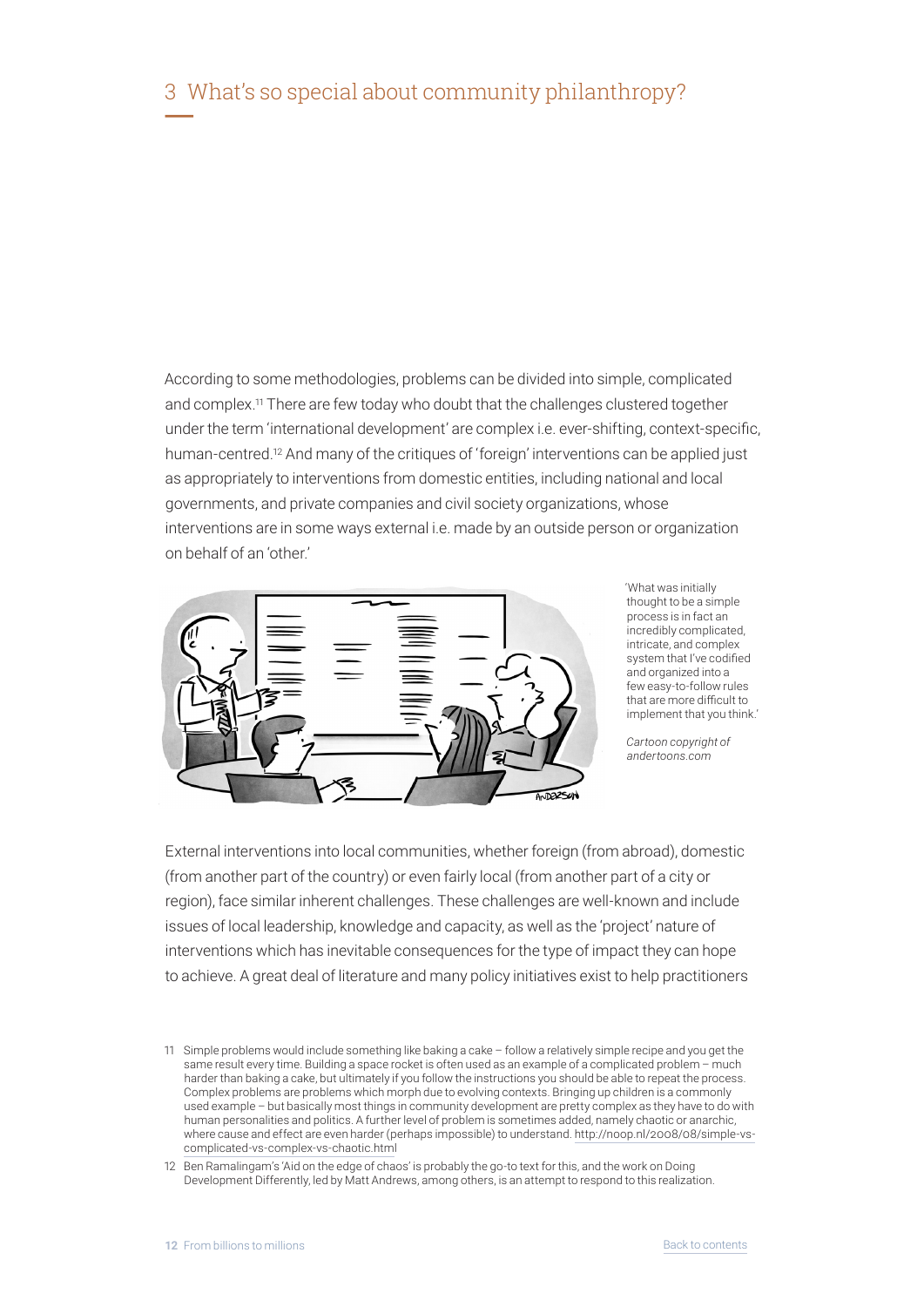mitigate these problems. Most notably, perhaps, the Paris Agenda on Aid Effectiveness<sup>13</sup>, now morphed into the Global Partnership for Effective Development Cooperation14, sets out rules of thumb and indicators of good practice. More recently the Doing Development Differently movement has emphasized the importance of adaptivity in the face of unique, complex and always changing contexts.15

The argument of this paper is that just as external interventions face these perennial challenges *inherently* (i.e. by their very nature), so community philanthropy appears to address them *by its very nature*. In theory, at least, the common problems associated with development interventions should be easier to resolve with local leadership and systems approaches (which are made more possible with, among other things, longer term time horizons). In this section we will look at some of the critiques of external interventions and at how community philanthropy is potentially different. We divide our analysis into four main areas (all of which, inevitably, overlap):

- **n** Local knowledge, leadership and accountability
- $\blacksquare$  Long-term, holistic and flexible
- $\blacksquare$  Respect and dignity
- $\blacksquare$  Transfer costs

It is important to make clear that, in reality, organizations going under the name of community philanthropy can often fail to live up to their high promise. It is inevitable that political and technical challenges occur in grassroots organizations just as they do in any other. According to Dana Doan, a researcher into community philanthropy, 'many organizations that strive for community‑led development encounter situations that test their commitment to this approach. Such tensions arise, for example, as soon as they accept outside funds. Or, as they start to fill their Board of Director positions with elite members of their community.' She argues that these tensions can be dealt with by community philanthropy organizations with an established and explicit mission and/or set of core values, which provide guidance for directors and staff for building, overseeing, and implementing community philanthropy strategies and interventions.<sup>16</sup>

This paper does not claim that community philanthropy is a perfect response to the complex challenge of development – that would be absurd. However, it does argue that in theory this form of development finance should be of a higher quality than many others on key indicators such as ownership, impact and sustainability. On that basis, the paper argues that those working on development finance should invest more energy in understanding community philanthropy better, helping develop its potential, and overcoming barriers to growth in the sector.

<sup>13</sup> https://www.oecd.org/development/effectiveness/parisdeclarationandaccraagendaforaction.htm

<sup>14</sup> http://effectivecooperation.org/

<sup>15</sup> This is a broad community but much of it is centred around the Overseas Development Institute in London. https://www.odi.org/publications/10631-doing-development-differently-two-years-what-have-we-done

<sup>16</sup> Personal communication.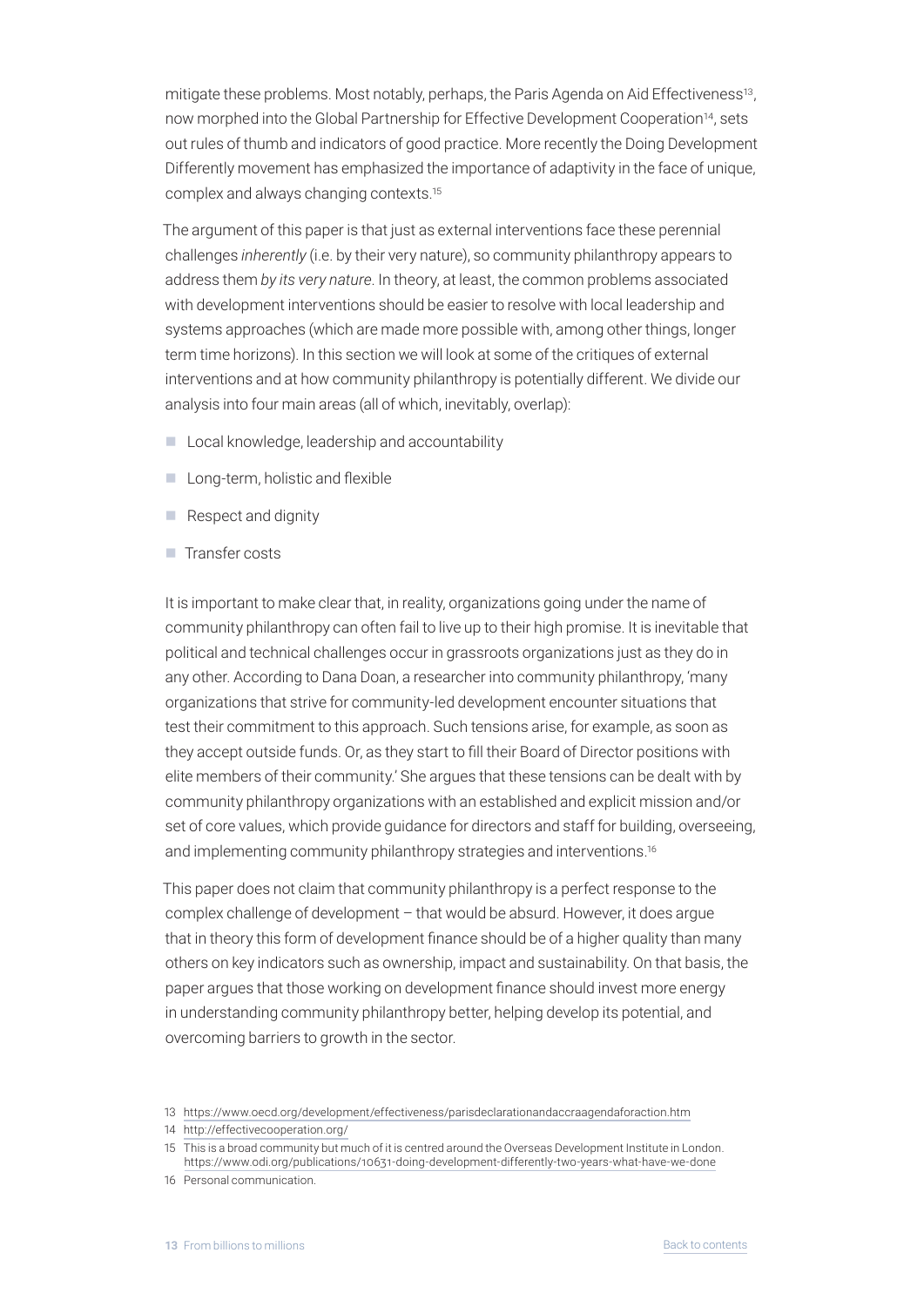#### <span id="page-13-0"></span>**Local knowledge, leadership & accountability**

The main problems associated with foreign development assistance, whether aid or other types of cooperation, are related with the fact that it is an external intervention. This is a chronic problem. Throughout the history of development aid this problem has been recognized and attempts have been made to mitigate it, but it cannot be removed from the equation. David Booth, an expert on aid governance, has said that, 'We don't know as much as we would like to about aid effectiveness. But one thing we do know is this – without local ownership, aid projects are likely to fail.'<sup>17</sup>

While the international development sector focuses more on the problems of foreign aid, and tends sometimes to idealize domestic and local interventions, the same problem exists to a good degree for interventions by national entities which are still external to the community intended to benefit. In some cases, international interventions may even make *more* effort to mitigate this problem than national interventions, and national barriers related to class and ethnicity may be *more* difficult to overcome than international ones.

External interveners usually have much to offer a beneficiary community, from thematic expertise to advocacy and political networks, from access to cash to new ways of doing things. But the most obvious disadvantage of external interventions is lack of local knowledge. The history of external development intervention, international and national, is littered with well-intentioned projects that haven't worked in the medium to long term, often because unexpected factors have been overlooked by people not fully cognisant of local contexts, whether geographical, cultural, political or social.

Major movements in development practice and theory have emphasised participation and ownership as crucial aspects of the development enterprise. The work of Robert Chambers has been seminal in this regard.18 The Paris Agenda for Aid Effectiveness placed national leadership, which it called 'ownership', at the heart of the challenge to spend aid better. USAID, among others, began a major programme of 'localising' its aid in part to respond to this recognized challenge.<sup>19</sup>

Related to the lack of local leadership/ownership/participation is the over-supply of external decision-making power, and an accountability eco-system in which the major donors, almost always based many thousands of miles away, are ultimately the ones who need to be satisfied with any intervention.

Another key aspect of the Paris Declaration was so called 'mutual accountability', a recognition of this fundamental problem and an attempt in good faith to mitigate it. But it has proven difficult. The more that accountability is allowed to shift to beneficiaries/ recipients, the more nervous funders become about ensuring the impact of their

<sup>17</sup> Personal communication.

<sup>18</sup> 'Whose reality counts?' is his classic book on the subject: https://www.amazon.com/Whose-Reality-Counts-Putting-First/dp/185339386X. This is his personal site at IDS: https://www.ids.ac.uk/people/robert-chambers/

<sup>19</sup> I led work at ODI to support USAID in this process: https://www.odi.org/projects/2696-localising-aid-budgetsupport-southern-actors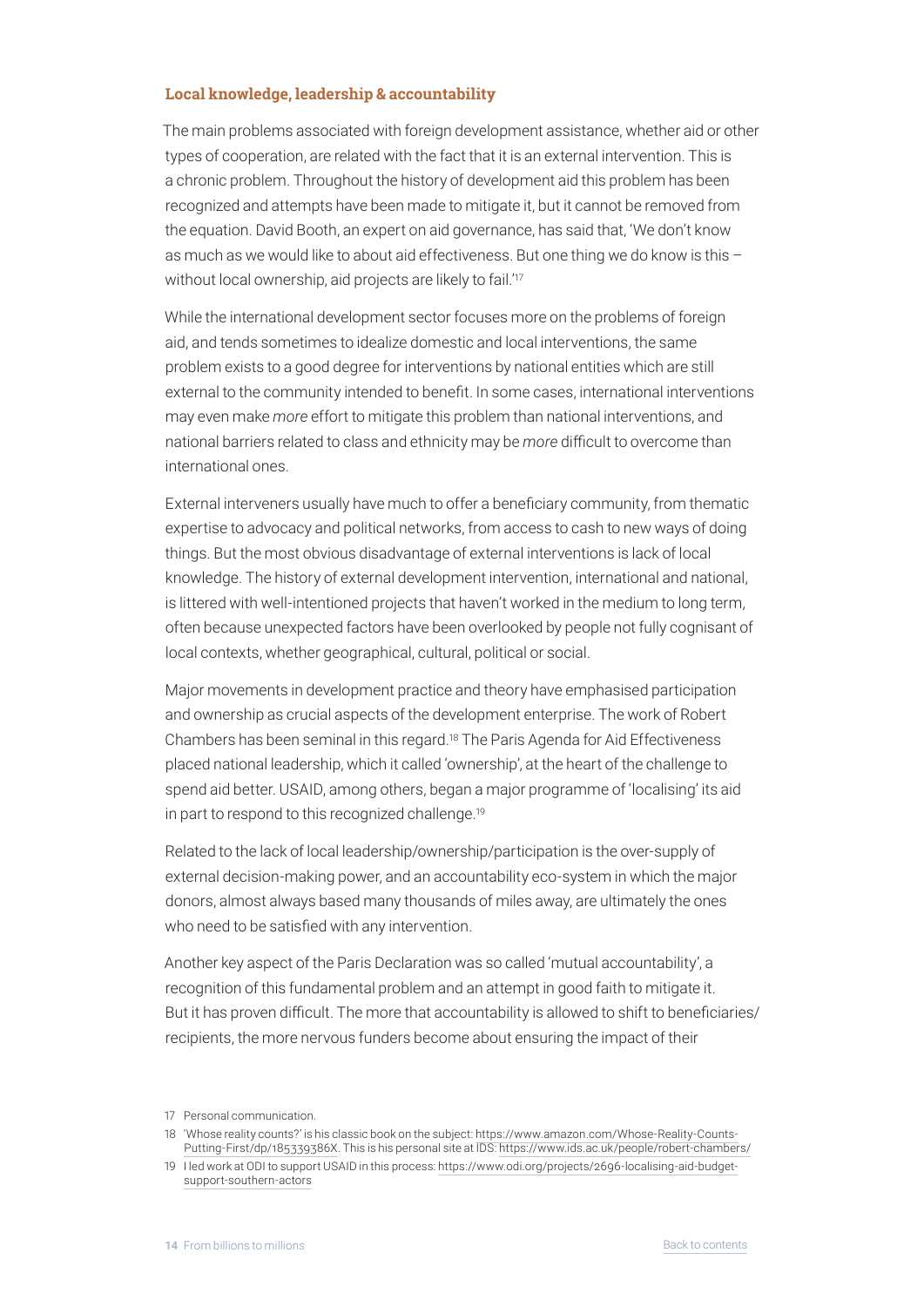investment; the challenge of shifting the power away from sources of funds and towards local communities seems insurmountable.<sup>20</sup>

The amount of control ceded by funders to communities can be plotted on a 'ladder of participation' developed by Sherry Arnstein in the 1960s, reprinted below.21 It ranges from non-participation i.e. where faux processes of consultation are used as means influence a particular outcome, through tokenistic approaches, up to aspects of genuine decision‑making power and finally reaching full citizen control i.e. where externals may facilitate and advise community-led activities, but have no significant sway over final decisions.



#### **Figure 1** Arnstein's Ladder of Participation

20 Dana Doan has written a paper (as yet unpublished) looking at variations and interpretations of levels, depths, and purpose of constituent engagement referencing other scholars/practitioners.

21 Originally published as Arnstein, Sherry R. 'A Ladder of Citizen Participation,' *JAIP*, Vol. 35, No. 4, July 1969, pp. 216–224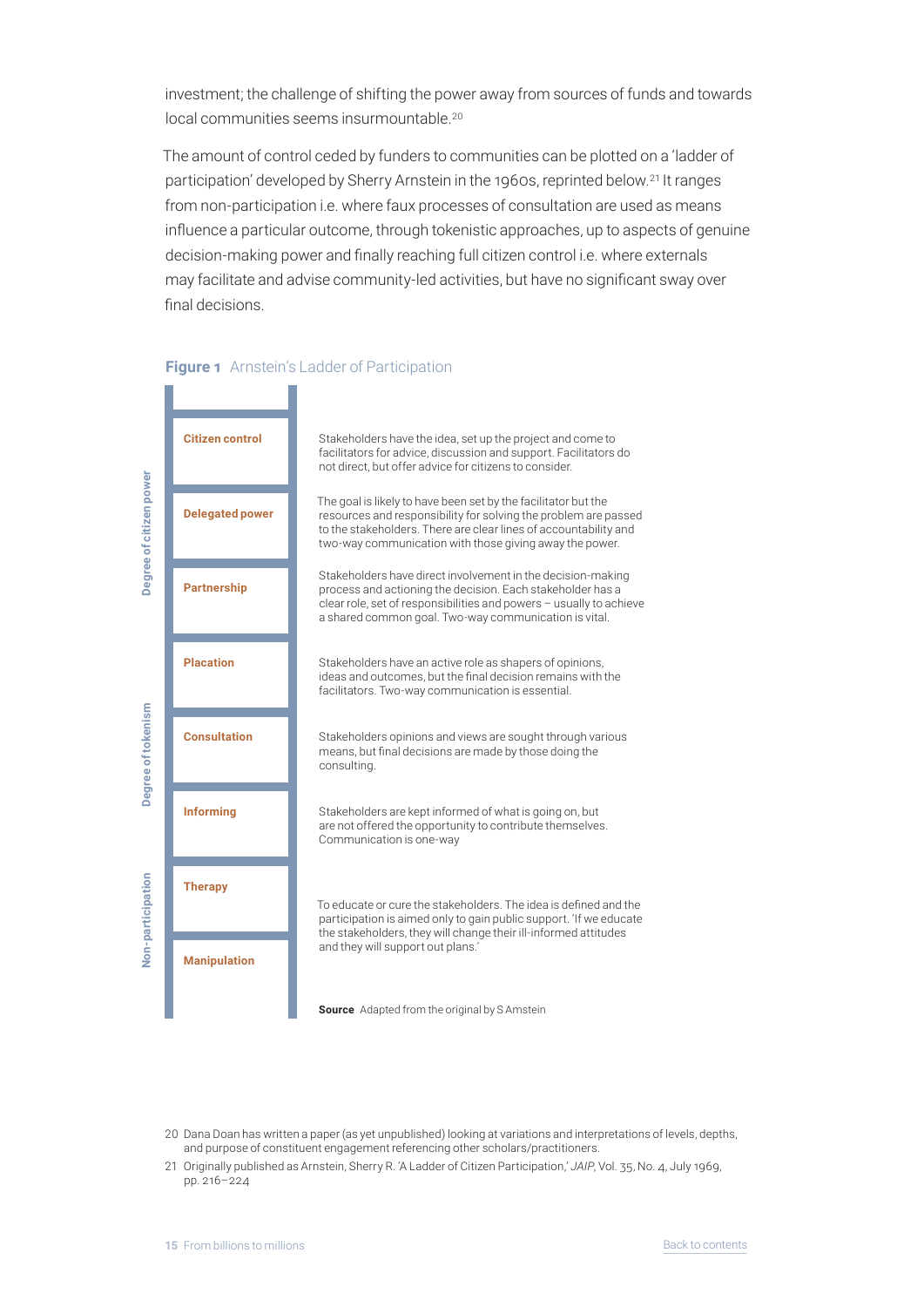While Arnstein does not focus very much on the funding side, the assumption tends to be that the money will arrive externally and that some funders will be sufficiently enlightened to grant citizen participation as high up the ladder as possible. And, indeed, in international development there are examples of attempts to carry out citizen-controlled projects, although the majority take place lower down the ladder, and there are still many examples of tokenism and non-participation, including manipulation.

The slogan that many supporters of community philanthropy have latched onto in recent years is #ShiftThePower.<sup>22</sup> This motto, which seems to be the fundamental plank pulling all the various models of community philanthropy together, suggests a future in which local people exercise decision-making power over their own futures, working with but not for external agencies who are there to support, not to lead. But when money comes from outside, political realities are such that pressure from the public and media in source countries almost always outweighs the influence exerted by recipient countries or communities. However much practitioners on the ground would like to shift the power/ control up the ladder of participation, their political reality means that major decisions, and even minor ones, are made at headquarters leaving little autonomy 'in the field.'

Even a project theoretically operating at the top of Arnstein's ladder (which are, in practice, very few) cannot escape this conundrum, because the decision regarding renewed or expanded funding will still depend on external reviews of outcomes, if the funding is from an external source. This is unavoidable. Indeed, it is basic due diligence – funders need to be able to justify budget priorities to their own stakeholders (a board, the public etc.) and require criteria on which to prioritize and account for funding, particularly when it is publicly sourced. In reality, then, it is arguable that full citizen control is impossible when the financial viability of the project depends on external funds/decisions. On this reasoning, external funds can be a *part* of a project genuinely controlled by local people, but cannot be the main part, because by definition ultimate control would then be removed from local citizens.

Community philanthropy, then, could be a means (perhaps the only means) for a community to reach the top rung of the ladder of participation i.e. full citizen control. With funds sourced within the community, control is retained by the community. Additional external funds may be welcomed to support projects, but may need to be maintained at lower levels (perhaps significantly lower) than community-sourced funds, to maintain the shifted power balance. These external funds could be part of a blended fund to support specific activities or projects or as an incentive to unlock local contributions. The positive trade‑off for refusing large amounts of money from external funders is continued control over the project and thus a higher likelihood of project impact (according to the theory that more ownership is likely to lead to more impact).

Alternatively, and innovatively, different measures of 'value' could be allocated to different resources, meaning greater weight accorded to smaller, community contributions. According to one expert interviewed for this paper, it is less about refusing funds and

<sup>22</sup> The Global Fund for Community Foundations has particularly pushed this motto: https://globalfundcommunityfoundations.org/what-we-stand-for/shiftthepower/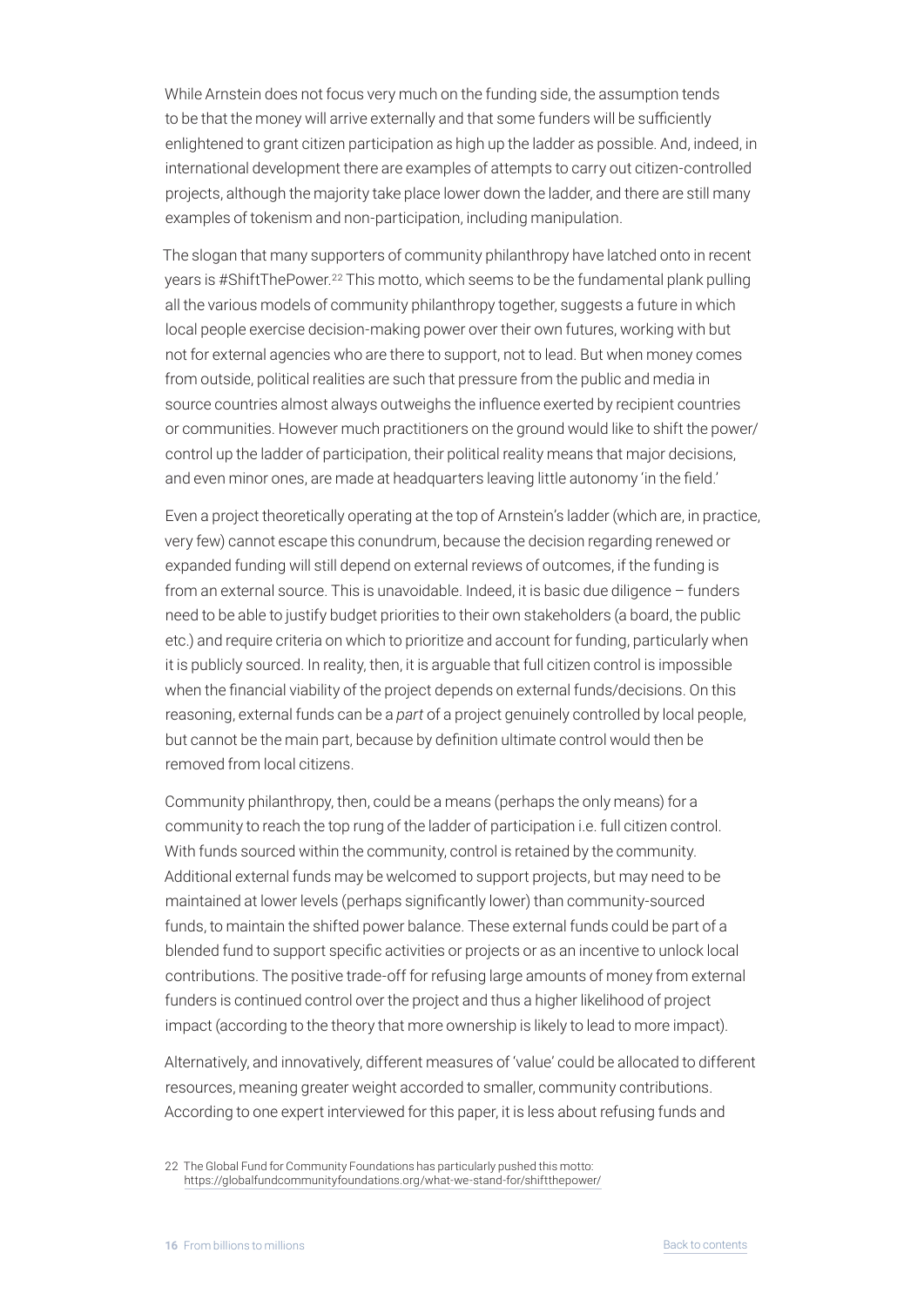<span id="page-16-0"></span>more about demonstrating that local money provides strong ground upon which external money can build, meaning that overall costs might prove to be lower, both because less ground‑work will be required to set up particular programmes and also because horizontal accountability would be baked in from the start, which might take the pressure off external demands for accountability and transparency and lower the costs associated with it.<sup>23</sup>

It is worth, again, adding the caveat that, in practice, community philanthropy is also faced with political challenges to do with power and accountability. Powerful members of a community are able, for instance, to assert control of community projects. The larger a project, the more likely these issues will emerge. Measures are required in any project to mitigate this risk. The #ShiftThePower strapline is appropriate even here, because power needs to be challenged at every level in a system, and no organization type is immune. Indeed, the idea of building a global community philanthropy movement has partly been inspired by the need to keep the issue of power front and centre, aware of the threat of parochialism and aware that 'local' is not simply and necessarily better than 'external' if an unequal status quo is reinforced at the community level. The point of this paper is not that political problems cannot emerge in community settings, but that one of the major critiques of external interventions is substantially mitigated by the sourcing of funds internally rather than externally.

#### **Long‑term, holistic and flexible**

'Projects' are, by definition, short term, and even 'programme' approaches are necessarily time‑limited. There tends to be an agreement between a beneficiary and a funder (or funders) to support a particular aspect of an overall challenge for a time-limited period. If things progress satisfactorily there may well be a further tranche of money released, but this depends also on the financial and political realities of the funder.

Projects also tend to be aligned to one central sector (such as health), or a small number of related sectors (such as health, sanitation and gender). They are seldom able to address the complex and inter-related problems of a community. The SDGs, far more so than the MDGs, imply a cross‑thematic, holistic approach i.e. if you want to improve health you don't just work on health, you need better roads, better telecoms, better education, better jobs, better governance etc. But external organizations are not generally capable of being so broad in their outlook. Nor are they generally strong at working together with other organizations that might complement them – harmonization was a key principle of the Paris Declaration on Aid Effectiveness and was very difficult to achieve, as the incentives to harmonise do not tend to trump counter-incentives to seek leadership and impact‑attribution.

Finally, projects tend to be linear, rather than flexible. Despite talk of new models, the LogFrame, or versions of it, remains the dominant project management tool in development. Funders tend to want to see results closely related to what they were

23 Personal communication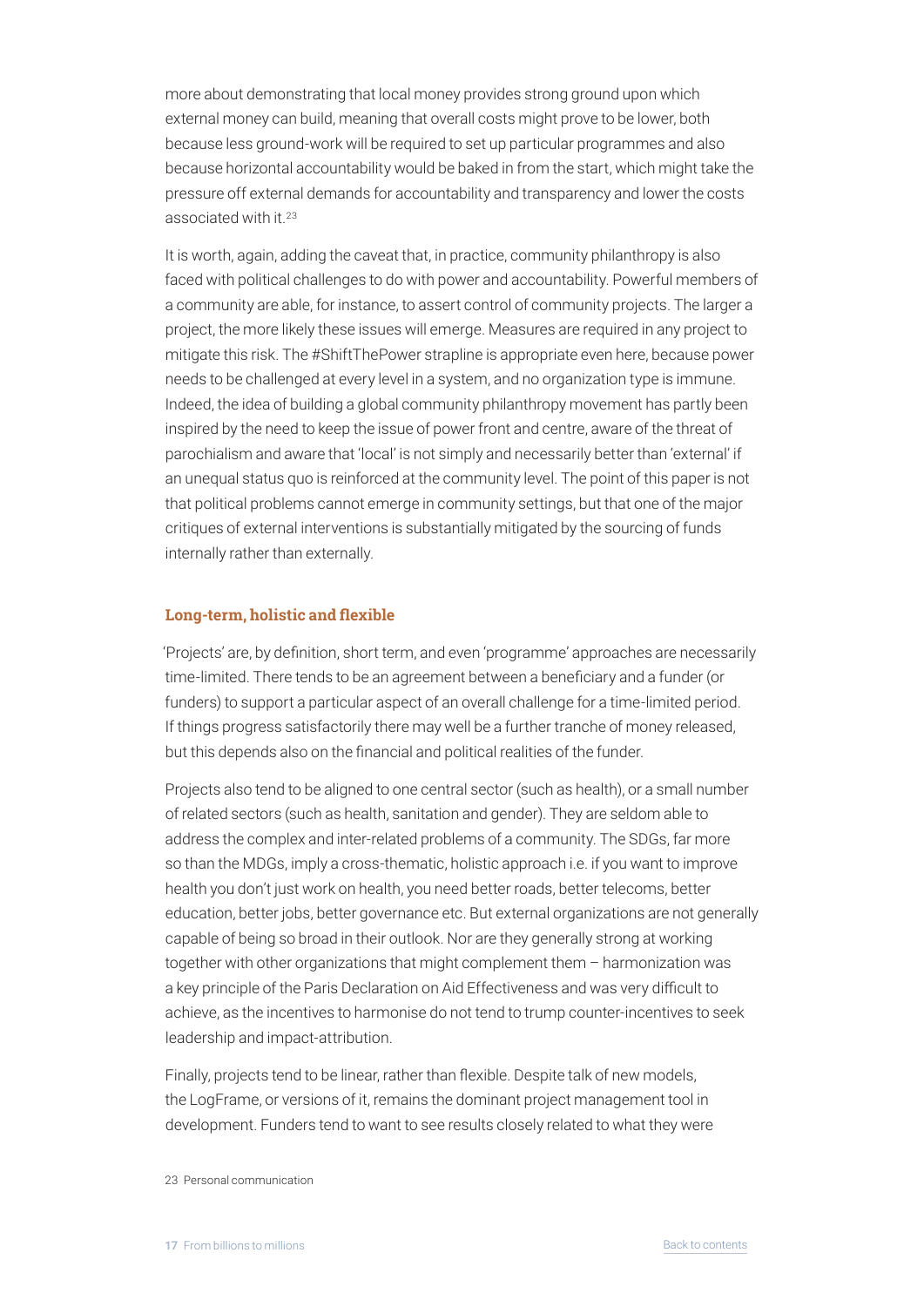<span id="page-17-0"></span>expecting to see when the project was agreed. Attempts are underway to persuade and incentivize external interveners to be more flexible and adaptive, in recognition that this has been an inherent problem that is hard to overcome.<sup>24</sup>

So while most external interventions struggle to be long-term, holistic and flexible, community philanthropy has the potential to be different. Important problems are generally not resolved within a three or five‑year project cycle, but over longer time horizons. *By its nature* community philanthropy is a long-term proposition, with the idea of building a sustainable resource held by and for the use of a community to serve its changing needs. It is about decades not years.

Community philanthropy organizations are also more likely to bring issues together and understand their inherent linkages, deliberately embracing diverse issues and the connections between them, even if the concept is as loose as 'well‑being', an increasingly popular area of research among economists and politicians. Rather than a thematic approach, they can more easily take a holistic approach, often geographical. The issue at hand is generally not a sector but the community itself, its changing nature, needs and challenges, and the quality of community relationships. The real agenda of a community philanthropy organization may be to act as a kind of glue that fills gaps and bring different parts together. Data from the Global Fund for Community Foundations (GFCF) suggests that community philanthropy organizations proactively seek to build reserves and endowments as a way of committing to a long-term view. While normal NGOs and external players are expected nowadays to have exit strategies, community philanthropy organizations do quite the opposite – they build for a permanent future.

Lastly, community philanthropy organizations can be better positioned to be flexible when required. When projects are externally-funded, even fairly small changes in policies, action plans or budgets generally need to be approved by the relevant external partner, a problem avoided when the relevant accountable body is local.

In short, some of the development industry's best brains are currently engaged in working out how to integrate flexible working practices and 'adaptive management' in a sector associated with rigid linear planning. Community philanthropy approaches could help move this kind of thinking much further, as the structure of community philanthropy, and its emerging norms and practices, tend to favour such instincts.

#### **Respect and dignity**

The world of international development today focuses even more than previously on 'impact' and 'results', somewhat to the detriment of process and systems. The end goal tends to be significantly more important than the means to the end and, furthermore, 'concrete' issues are easier to measure and report on than complex issues of process. In this context it is becoming even more difficult for one of the most

<sup>24</sup> For instance, DFID and USAID's Global Learning for Adaptive Management (GLAM) programme 'will make available technical assistance to DFID, USAID and partners to develop this 'adaptive management' approach, as well as build an evidence base to understand links between the use of adaptive management and more effective, efficient, relevant and sustainable development interventions.' https://devtracker.dfid.gov.uk/projects/GB-1-205148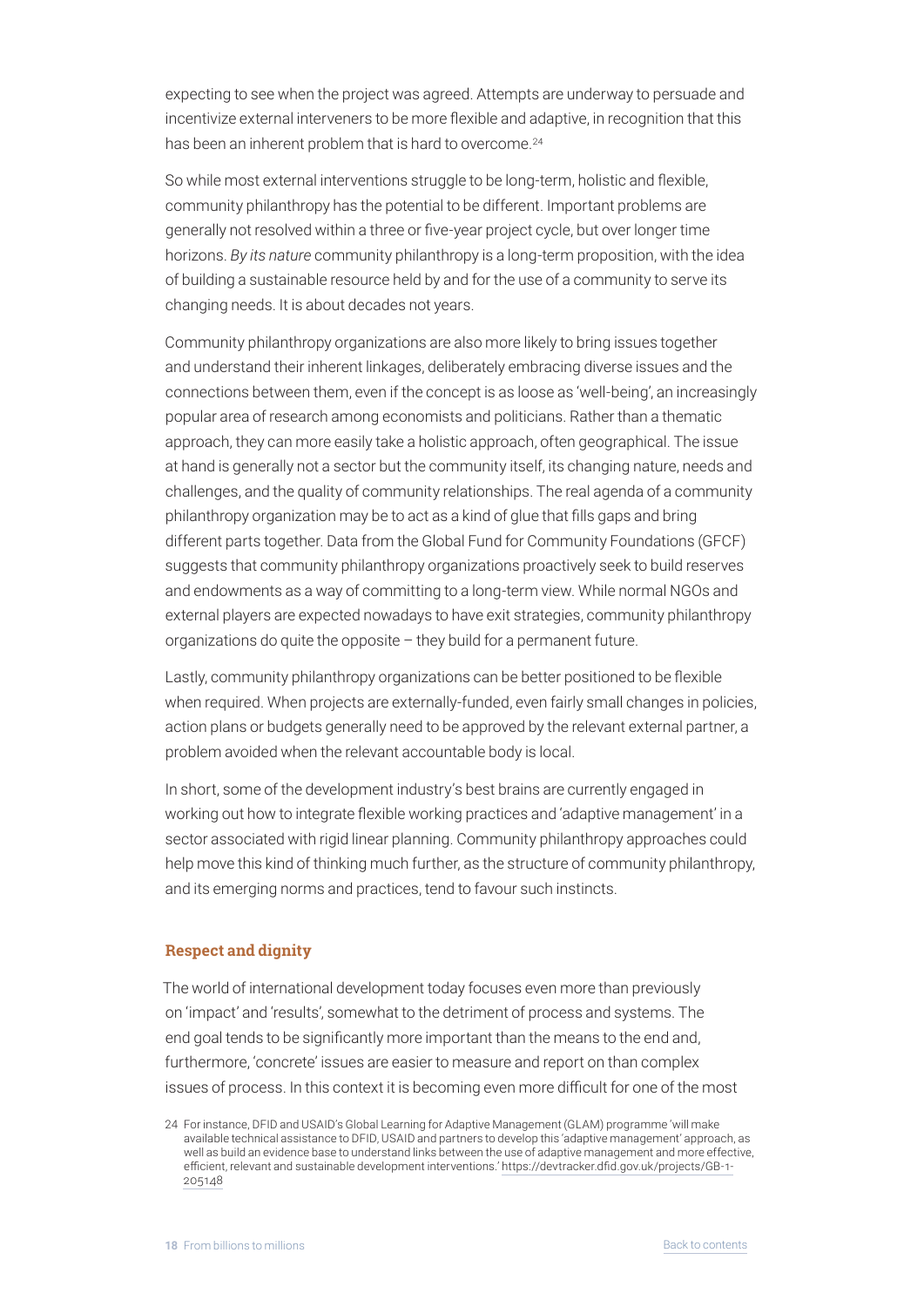important non-concrete issues in international development to receive the attention it deserves: dignity.

A major study of aid beneficiaries conducted in 2012 found that people tend to be grateful for the efforts made by aid donors but left upset and undermined by the way help is offered.<sup>25</sup> Their dignity as leaders and players in their own right is undermined by the arrival of external experts who take decisions about significant interventions without enough consultation of and respect for local people. This is a constant theme encountered by the study's authors wherever in the world they carried out their research. There may not be a deliberate attempt to undermine the dignity of beneficiaries, but that is often the consequence of a particular way of operating inherent in the aid process, where outsiders have different sets of values, ways of working and accountability patterns.26

And, again, while the research focuses on international aid, this is not just an issue for foreign interveners; people from other parts of the same country (often city-dwellers visiting country areas or slums) exhibit similar patronizing attitudes. Indrajit Roy, a researcher at Oxford University, tells the story of a community of landless labourers in Bihar, considered 'untouchable' by the elite classes. Their habitations are congested and lack water and sanitation. But they have resisted attempts to relocate them to another settlement, not because they don't realise the need for change, but because of the way they have been treated by local officials. Change, says one of his interviewees, is when we can look our landlords in the eyes, as equals, not as inferior.<sup>27</sup>

Both the reliance on external interventions, and the nature of project-type interventions, has led inevitably to significant levels of dependency in many communities around the world. This issue extends well beyond feelings being hurt; dependency is both a financial reality and a psychological limitation.28 Constantly being treated as recipients and dependents can create long‑term experiences of inferiority with concrete consequences. The need to emerge from patronizing language and attitudes is not simply a desirable/ additional extra, it is a fundamental priority for those engaged in development and social justice.

These aspects of dependency can be overcome as communities take back control over their own futures, which is at the heart of the community philanthropy model. By positioning power in the hands of the beneficiaries themselves i.e. by making the beneficiaries and interveners the same people, the problem is substantially overcome. The simple fact that community philanthropy focuses on what communities have (their assets) rather than what they lack (the gaps) – which is what the development finance

<sup>25</sup> Dayna Brown, Isabella Jean, and Mary B. Anderson, *Time to Listen, Hearing People on the Receiving End of International Development*, 2012. https://www.cdacollaborative.org/publication/time-to-listen-hearing-peopleon-the-receiving-end-of-international-aid/

<sup>26</sup> For more on dignity see also this great report on dignity and development http://www.psjp.org/resources/ dignity-and-development/

<sup>27</sup> Indrajit Roy, 2013, Development as Dignity: Dissensus, Equality and Contentious Politics in Bihar, India. November 2013, *Oxford Development Studies* 41(4) https://www.researchgate.net/publication/262869332\_Development\_ as\_Dignity\_Dissensus\_Equality\_and\_Contentious\_Politics\_in\_Bihar\_India

<sup>28</sup> The work of Deborah Brautigam is some of the best on this issue. See this for a more recent study in Panama: https://www.ncbi.nlm.nih.gov/pmc/articles/PMC5900722/. I also discuss institutional impacts of aid dependence in the fifth chapter of my book *The Trouble with Aid* (2008).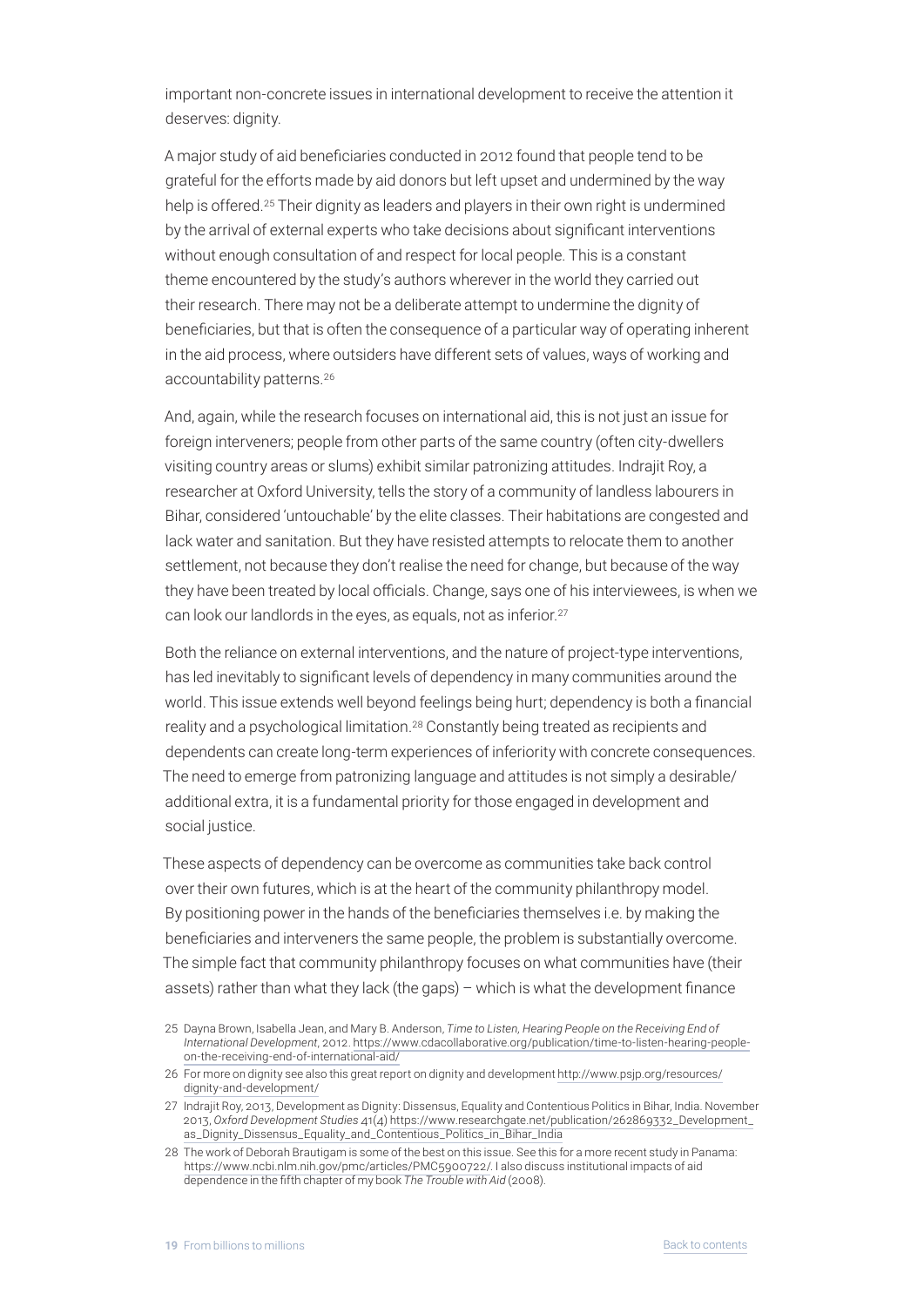<span id="page-19-0"></span>community tends to focus on – implies a different approach and a firmer respect for communities at the centre of their own development. Dignity is restored to the relationship with external actors. External actors are unable to patronize because they don't wield the finances or the power. They may be invited to engage, but it is at the behest of the project leaders, who are local community representatives, rather than the other way around.<sup>29</sup>

This is not just a micro, local issue; it also has global relevance and brings us back to the paradigm shifts inherent in the SDGs. The community philanthropy approach was developed in the Global North as much as the Global South and remains today just as important an approach in wealthy countries as in poorer ones. As it grows across the world, it is playing its part in the breaking down of long-standing patronizing (usually post‑colonial) attitudes in the development sector. Marginalized communities exist in all countries, and the old North/South, developed/developing divide is rendered less relevant (although the historic and present-day responsibilities of the North to redistribute funds to the South should not be affected – that remains a fundamental aspect of the global development bargain).

#### **Transaction costs**

While attempts have been made to reduce the administrative and transfer costs of foreign monies, the cost of sending money abroad, compared to using money already present, is significant. The Paris Agenda on Aid Effectiveness highlighted this problem when it called for untying of aid and better harmonization between the variety of aid donors.30 Initiatives such as the idea of giving cash directly are also an attempt to reduce the operational costs involved in traditional aid.31

However, again, this problem is inherent when funds are externally sourced. It simply costs a fair amount of money to manage the transfer of money in an orderly and well-accounted way, and attempts to mitigate and minimize that, while welcome, cannot change that reality. So here, again, the idea of local sourcing of funds is attractive, in theory.

Some analysts have complained about the number of community philanthropy staff that get poached by INGOs and other international organizations for significantly inflated salaries. Community philanthropy organizations tend to operate in a more grounded local economy context, where salaries are lower, as costs are lower when there is no international beast to feed. While it is understandable the people are attracted by higher salaries, this is not the only context in which it has been noted that this can have a seriously negative impact on local capacity development.

<sup>29</sup> The promotion of human rights is a case in point. Evidence from the field suggests that whether or not a particular group or community supports a human rights framing comes down in large part to how issues are framed. Shouting from rooftops about Geneva declarations is likely to be less effective than softer, community development approaches that encourage people to think differently and more empathetically about others.

<sup>30</sup> See for example: https://ideas.repec.org/p/unm/unumer/2012007.html

<sup>31</sup> See for example: https://qz.com/africa/1388190/researchers-tested-conventional-foreign-aid-against-cash-inrwanda-cash-won/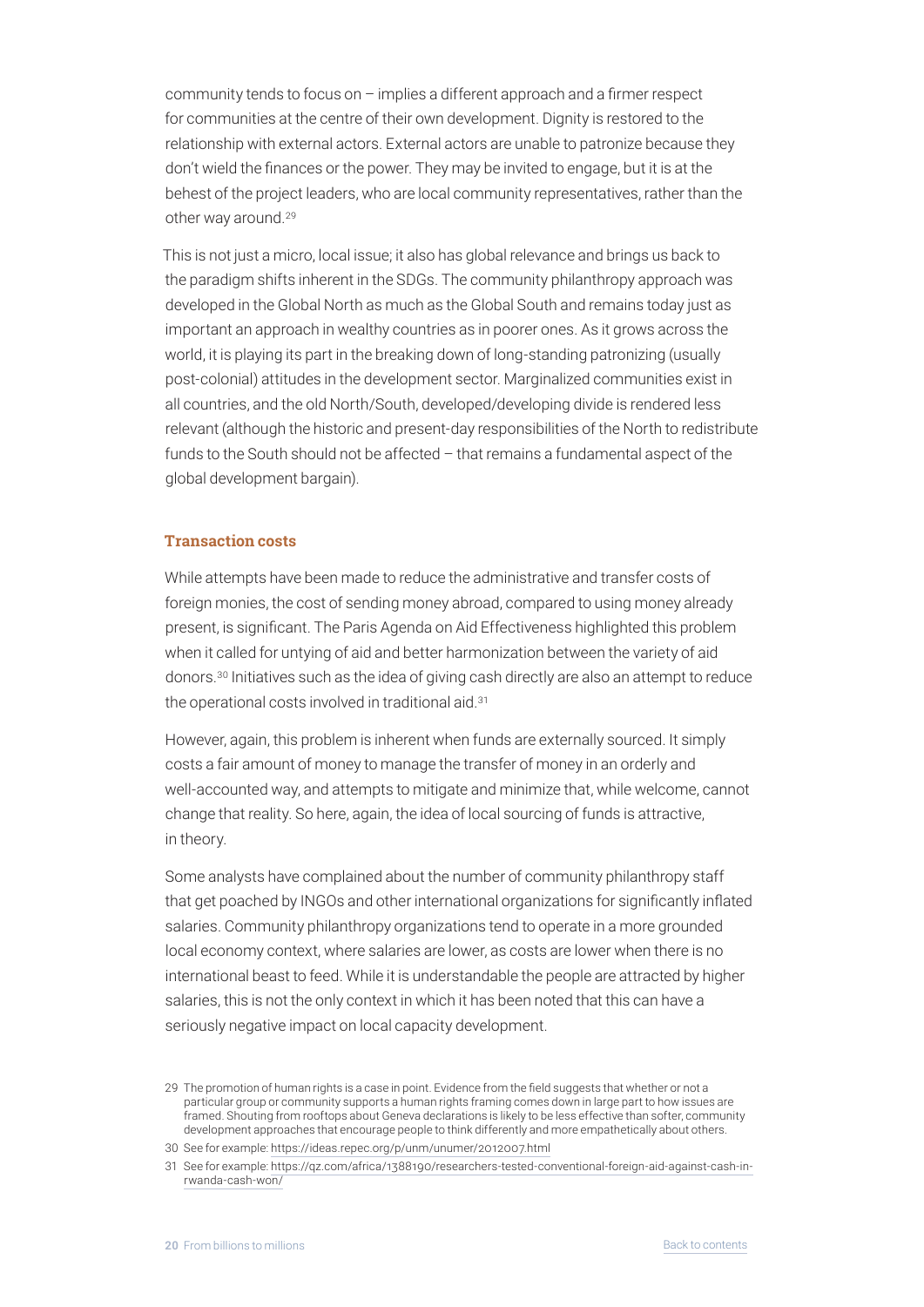It is worth noting here also the importance of non-financial contributions i.e. in-kind, whether material or in terms of human resources. While contributions from donors or capital cities tend to be monetized (i.e. a \$ sign is attached to all contributions including in-kind), these in-kind contributions tend to be undervalued when they are sourced locally.

In this section we have analyzed four clusters of problems that have dogged external development interventions, whether international or national, and that community philanthropy should in theory substantially mitigate:

- $\blacksquare$  When money is sourced locally (in its majority) the intractable accountability conundrum is substantially resolved. Local money can also help shape the nature and use of external money by offering a 'co-investment' proposition rather than the power‑unbalanced donor‑beneficiary relationship.
- $\blacksquare$  Flexible/holistic/long-term approaches come naturally when the community defines its focus and manages its activities.
- $\blacksquare$  Attitudes and language are transformed when the community takes control, breaking decades (even centuries) of dependency attitudes, ushering in psychological breakthroughs for all involved.
- Transaction costs are reduced.

 **–**

We have emphasized, and we do so again, that there are no magic bullets in complex contexts such as community development, and that problems of power/elite capture/ representation persist in all organizations, not to mention the capacity issues that may exist in some contexts. However, on all four of these clusters of issues we argue that community philanthropy is more likely to be able to overcome classic development challenges.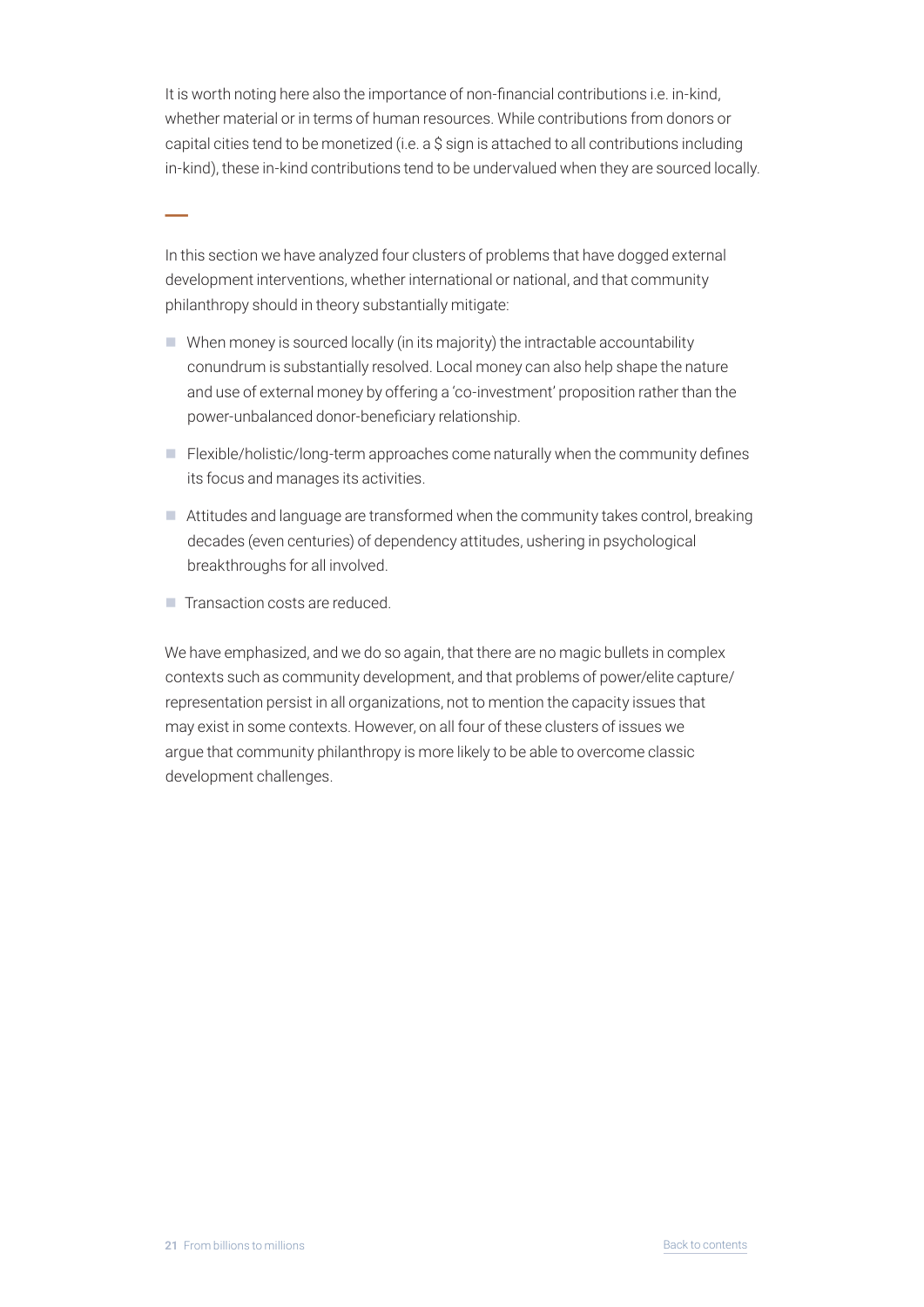<span id="page-21-0"></span>In the previous section we saw how community philanthropy could potentially respond to many of the problems normally associated with development cooperation. Financing sourced from and managed by communities is likely to be of exceptionally good quality in general, and therefore its impact per dollar spent might be expected to be greater than other types of money, especially in the long term. Given this, and returning to the question that motivates this paper, why is the field of community philanthropy not better known in the world of development finance? And how could it make its mark on the mental map of those involved in efforts to finance the SDGs?

The answer is probably quite simple: community philanthropy is relatively small fry compared to the other sources of finances we saw in Table 1 (on page 10). In development finance, big is beautiful. This attitude is understandable, given the size of the SDG challenge. However, while the size of an intervention is relevant to its impact, the relationship between size and impact is not linear or necessarily positive. That is why so much emphasis is also placed on the effectiveness and efficiency of an intervention, rather than just its size, with ever more evaluations being commissioned to test impact, for relatively small as well as very large projects. While this is obvious it is worth restating because so much effort sometimes seems to be put into raising a certain *quantity* of money, that the type of money i.e. the characteristics that might make it most particularly impactful or appropriate for specific activities, seem to be often overlooked.

Having said that, size does matter as well! In particular, if a relatively successful model of intervention has been identified, efforts should be made to learn from it and see if it can be replicated on a wider scale. Note here the important difference between scaling up *particular projects* and scaling up a *sector/approach*. Scaling up a particular project could have detrimental effects on it, related to governance and funding and the issues discussed in the previous section, and therefore it has to be handled with extreme care. But scaling up a sector, imitating a model in a different context, is something quite different i.e. supporting and enabling other communities to develop community philanthropy models in ways that help them in their own particular contexts.

Does community philanthropy currently offer finance of a scale to be considered important for the 'billions to trillions' challenge laid down by the World Bank and other regional banks in their seminal 2015 think-piece? Or could it, if it were to build up gradually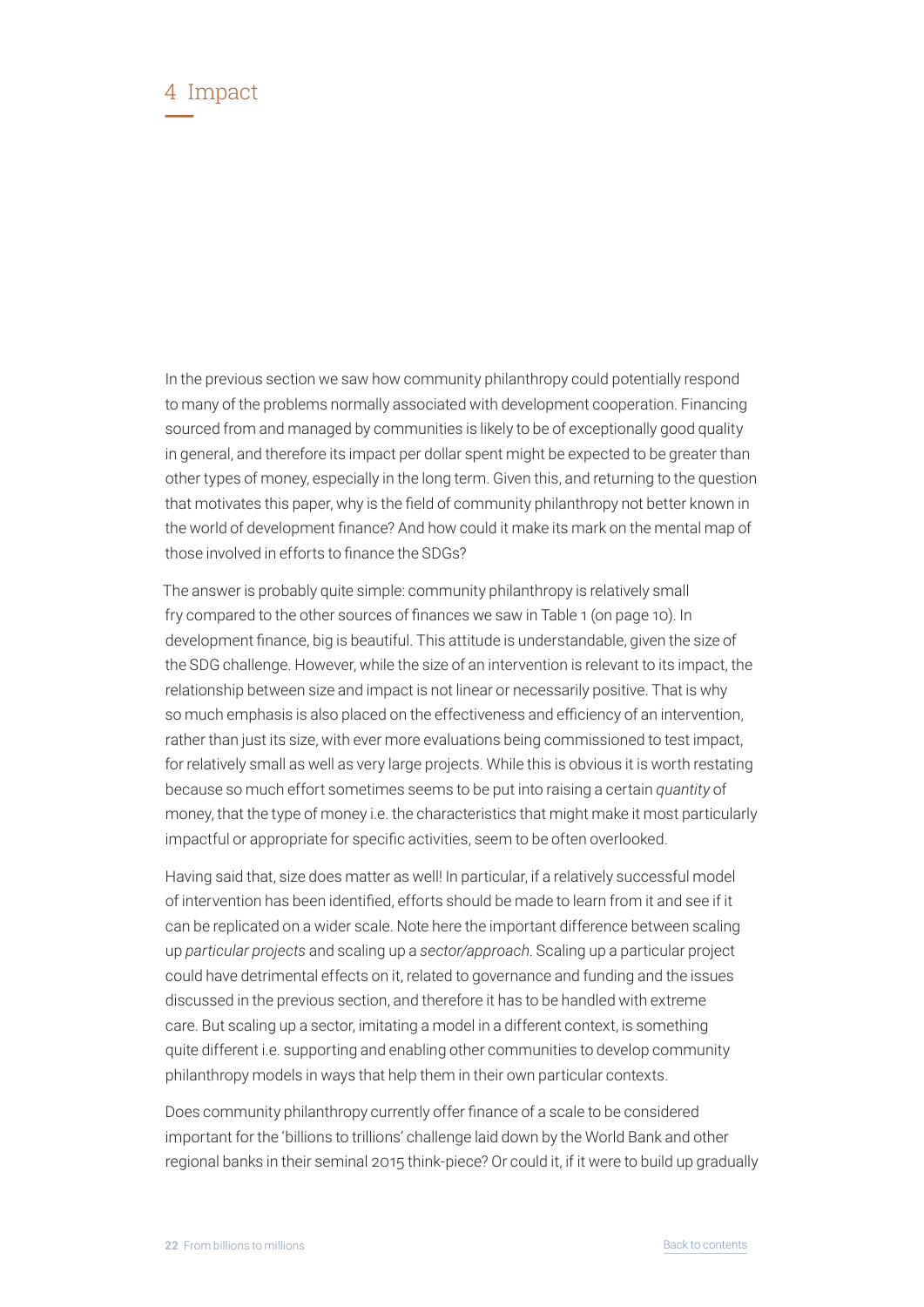<span id="page-22-0"></span>over time? It is worth noting that the World Bank had a Community Foundation initiative for a number of years and a major report from 2000 by Joyce Malombe on the potential for community development foundations as a development strategy noted that donors 'see the role of the Community Foundation as pivotal in ensuring a greater impact on development, particularly poverty reduction.'32 If that is the case, why is the sector now so little discussed. And what might be the way forward? In this section we look briefly at:

- The *size* of community philanthropy today
- Evidence on the *effectiveness* of the sector's interventions
- The *influence* the sector is having on broader development discussions

#### **Size**

There are a number of reasons why it is not easy to quantify the size of the contribution that community philanthropy is currently making to financing the SDGs. One of them is definition. While 'community foundation' is a somewhat more specific term, referring to a particular organizational model, the concept of 'community philanthropy' is much wider. Many organizations might qualify as community philanthropy organizations that have never considered the concept and have no relationship with the movement, insofar as one exists in an organized fashion. In a sense, any community that raises and manages funds collectively is part of the community philanthropy tradition.

The nearest proxy we appear to have for the number of organizations engaged in community philanthropy is a survey carried out in 2014 as part of the Community Foundation Atlas project. According to the Atlas (the scope of which was by no means exhaustive) there were 1,858 community foundations.<sup>33</sup> This appears to be the latest estimate available. A separate report by the GFCF in 2014 drew on data from 110 organizations located in the global south as well as data collected through its own grantmaking to community philanthropy organizations. Most of these organizations (almost  $75%$ ) were created since 1990.<sup>34</sup> This implies there may have been a quadrupling in the number of community foundations in that 25‑year period. According to another document published in 2010, around 70 new community foundations are being established each year.<sup>35</sup>

How big are these organizations? Again, a difficult question to answer. The 2014 Atlas report surveyed 96 organizations and found that 83 had an 'endowment fund' whose median size was USD \$69,700 although the range went from highly established

<sup>32</sup> Malombe, J (2000) *Community Development Foundations: Emerging Partnerships*. World Bank http://documents. worldbank.org/curated/en/122551468315565805/Community-development-foundations-emergingpartnerships

<sup>33</sup> See the Community Foundation Atlas at: https://globalfundcommunityfoundations.org/resources/thecommunity-foundation-atlas-a-snapshot-of-the-global-comm-html/. Interestingly, only 60% of the almost 500 organizations directly analyzed actually use the term community foundation to describe themselves.

<sup>34</sup> The Community Foundation Atlas: A snapshot of the global community philanthropy field. Find it at: https:// globalfundcommunityfoundations.org/resources/the-community-foundation-atlas-a-snapshot-of-the-globalcomm-html/

<sup>35</sup> *More than the Poor Cousin? The emergence of community foundations as a new development paradigm*. Jenny Hodgson & Barry Knight, 2010. https://www.issuelab.org/resource/more-than-the-poor-cousin-theemergence-of-community-foundations-as-a-new-development-paradigm.html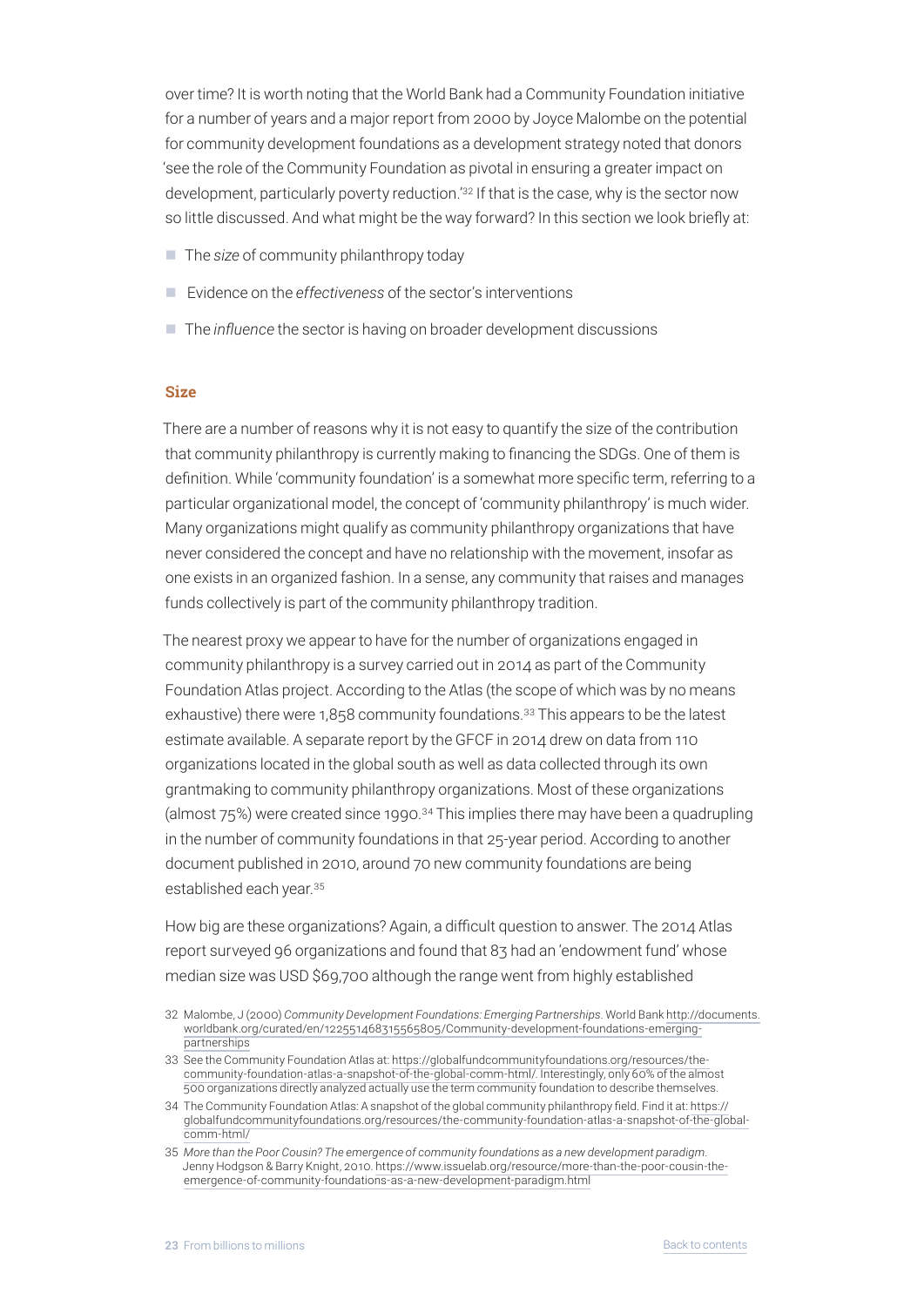community foundations with funds of over USD \$1 million to very small ones with endowment funds of just USD \$200. The report offers the following summary of 110 organizations. It gives some idea of the relevance of community foundations by region.

|                                          | Number of<br>respondents<br>in region | Median<br>age | Median<br>number of<br>paid staff | Median<br>annual<br>income | Median<br>grantmaking<br>budget | Median<br>number<br>of board<br>members |
|------------------------------------------|---------------------------------------|---------------|-----------------------------------|----------------------------|---------------------------------|-----------------------------------------|
| Africa                                   | 19                                    | 10            | $\overline{4}$                    | \$65,500                   | \$11,397                        | 7                                       |
| Asia Pacific                             | 23                                    | 15            | 6                                 | \$120,500                  | \$40,000                        | 9                                       |
| Central and Fastern<br>Europe and Russia | 45                                    | 9             | 3.5                               | \$74,820                   | \$19,231                        | 6                                       |
| Latin America and<br>the Caribbean       | 19                                    | 12            | 5                                 | \$525,000                  | \$161,300                       | 9                                       |
| Middle East and<br>North Africa          | 4                                     | 5             | 4.5                               | \$433,277                  | \$90,000                        | 6                                       |

#### **Table 2** Survey of 110 community foundations in 2014

**Source** The Community Foundation Atlas: A snapshot of the global community philanthropy field, 2014

A different study focused on Africa and carried out in 2012 found that of 19 African community foundations studied, only 2 had been in existence for more than 15 years (both in South Africa, one founded in the 1920s and the other in the 1980s), and only a few had annual budgets over USD \$500,000.36

To extrapolate (in a highly unscientific way), assuming that there were 1,858 community foundations in 2014, and that 70 have been added each year in the five years since, there may be around 2,200 currently. If each of those were to have an annual spend of USD \$100,000 (very unscientific number) the annual contribution of community philanthropy would be in the region of USD \$220 million, which is a relatively small amount of money.

These numbers give some kind of idea of what we are talking about, but given the diversity of the organizations, and that this is only a fairly arbitrary snapshot, we are still left very much in the dark regarding the overall quantity of organizations and financial size. Of course, as soon as we open the definition to include all types of community philanthropy, including the many organizations that may not define themselves specifically in these terms, and that may not be on the radar screen of the few global organizations that track this, the number is likely to be much larger.

<sup>36</sup> See https://globalfundcommunityfoundations.org/wp-content/uploads/2012/10/A\_DIFFERENT\_KIND\_OF\_ WEALTH.pdf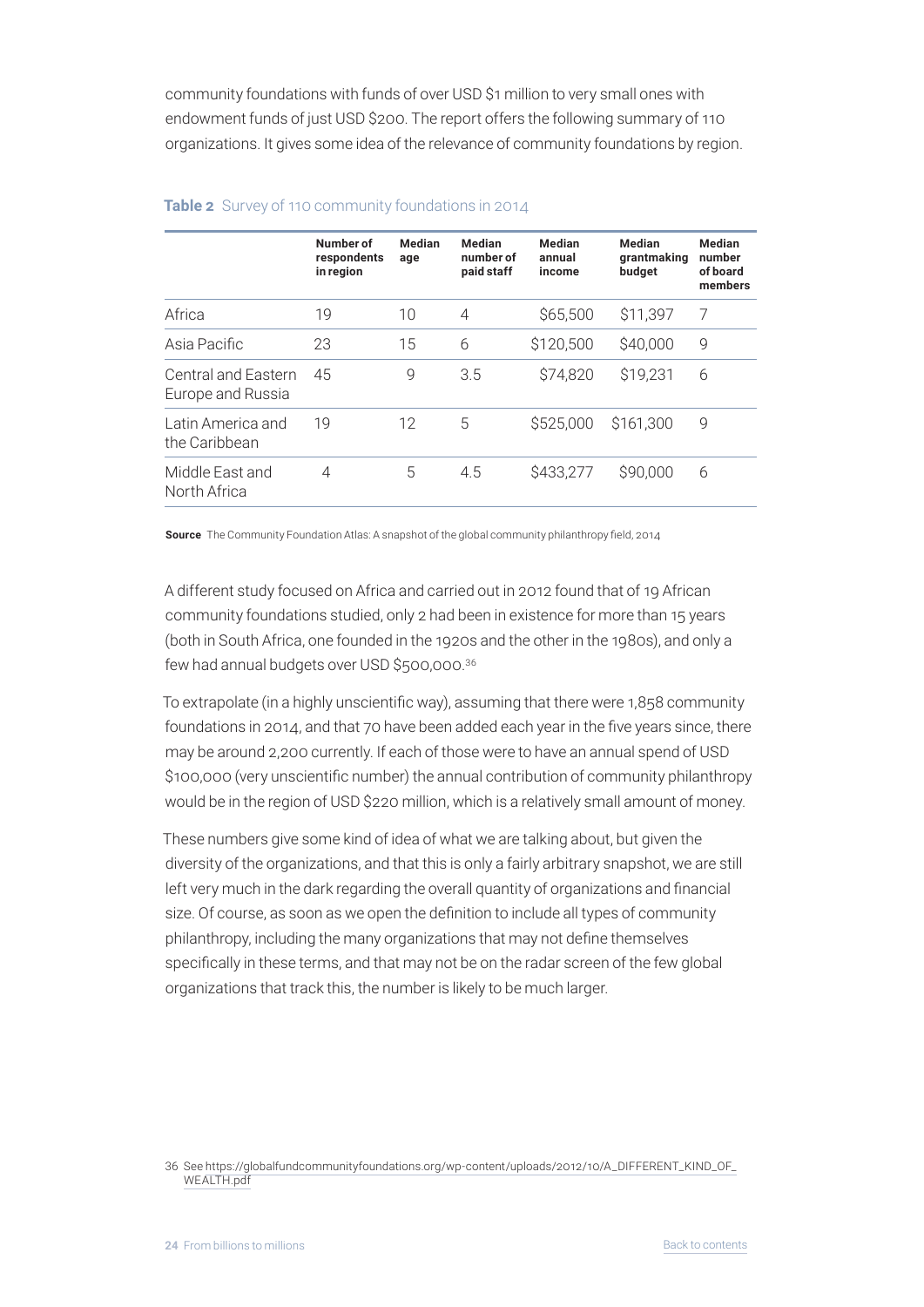#### <span id="page-24-0"></span>**Effectiveness**

We have argued in this paper that in terms of the type of finance it provides, community philanthropy is a more progressive/appropriate finance than most other options, for a range of activities and to achieve certain outcomes. But is it effective? It is one thing to have a good theoretical basis, quite another to demonstrate impact in practice. What is the evidence of impact from community philanthropy models, and is there any evidence that such models are indeed more impactful than other available models of community development?

If it is hard to quantify the size of the sector, it is no easier to quantify impact. Impact is, in any case, always harder to quantify than input – debates rage about the impact of particular projects and whole sectors of finance, so why would this sector be any different. However, there are increasingly developed tools to test impact and the community philanthropy sector does appears to suffer from a particular lack of checkable data in this regard – most of the information available is anecdotal and untested – and this could be related to the nature of the sector. Hodgson and Knight suggest that, 'The absence of large and systematic studies could, in part, reflect the fact that community strengthening and communityled development – by virtue of its longerterm, transformative nature  $-$  is hard to assess.<sup>'37</sup>

One might add that dignity and respect, a core part of the case for community philanthropy, are much harder to measure than concrete health, educational or material outcomes. The GFCF measure three social capital indicators in its attempt to measure impact based on data collected from grant partners: Assets, Capacities and Trust.

The anecdotal evidence that does exist, backed up in some cases by some quantitative analysis, is positive with regard to the impact of community philanthropy. Below we reproduce some of that evidence found in a number of reports surveyed for this paper.

#### **Examples of the impact of community philanthropy38**

**Russia** An analysis of the impact of community foundations in rural Russia found that they encouraged better interaction and cooperation between local authorities and residents, bring new knowledge and technologies to deal with social issues, mobilize previously unaccounted for community resources, attract additional external resources, develop volunteering and responsibility for community development.

**Romania** 13,000 individuals use the Odorheiu Secuiesc Community Foundation's (est. 2007) 'community card' as a loyalty card with business partners, thereby allowing this small rural community to make small regular payments that contribute to a community

<sup>37</sup> From *New horizons for community‑led development, Recommendations for Funders*, by Jenny Hodgson, Barry Knight & Susan Wilkinson-Maposa. 2019 https://globalfundcommunityfoundations.org/resources/newhorizons-for-community-led-development-recommendations-f/

<sup>38</sup> Taken (edited but mostly verbatim) from three reports: *Community Foundation Atlas* at http:// communityfoundationatlas.org/; *The case for community philanthropy, How the Practice Builds Local Assets, Capacity, and Trust — and Why It Matters*, 2013; and *When size matters: The phenomenon of community foundations in small towns and rural areas of Russia*, Larisa Avrorina & Yulia Khodorova – Moscow: CAF Russia, 2017 at https://globalfundcommunityfoundations.org/resources/the-case-for-community-philanthropy-howthe-practice-builds-html/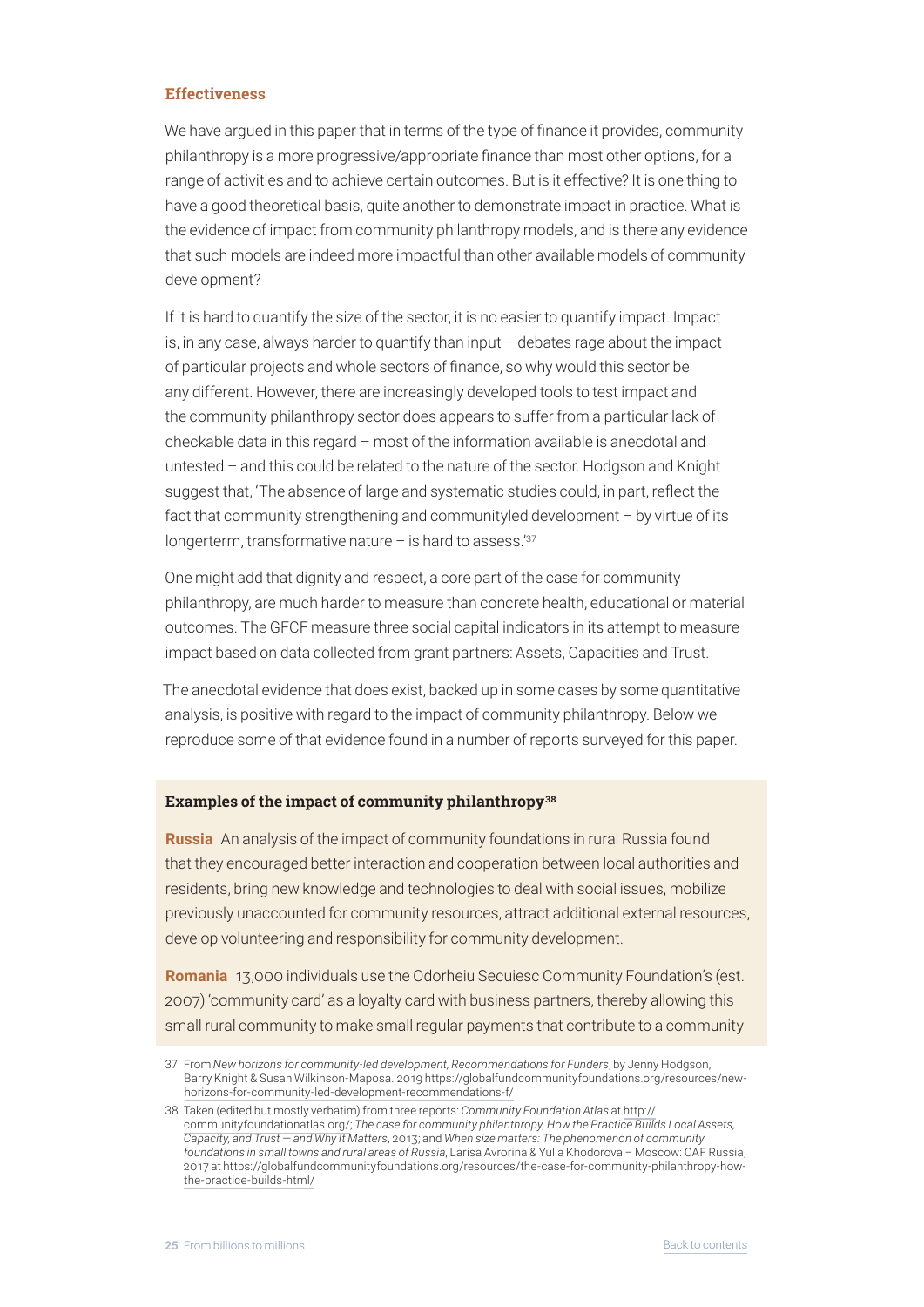<span id="page-25-0"></span>fund. The income generated through the community card currently is USD \$5,000 a month. This is local money.

**Nepal** In a country highly dependent on foreign aid, Tewa – the Nepal women's fund – (est. 1996) has built up a network of more than 3,000 individual donors. A fundraising initiative raised almost USD \$2 million, 23 per cent of it from Nepali individuals.

**Slovakia** The Banská Bystrica Community Foundation supports groups that assist the city's street children, has helped create organizations that aid the local Roma community, operates a Youth Bank to engage younger residents in philanthropy, and — in what its executive director, Beata Hirt, once called its greatest success — 'has demonstrated to local citizens that they have enough energy and capability to solve their problems by themselves.'

**Kenya** The Makutano Community Development Association (MCDA) has a long list of achievements, including constructing nine dams and 17 wells and developing 10,000 acres of fertile land. Raphael Masika, a local leader who was instrumental in MCDA's formation, explains the organization's commitment to building long-term community capacity: 'People in Kenya aren't poor because they lack resources, but because they lack knowledge on how to use their resources.'39

**India** More than 5,000 residents across 50 villages came together as members of the Prayatna Foundation. Under the principle of 'local ownership of local problems,' they mobilized residents, mostly Dalit and Muslim, to contribute their time, food, money, and other resources to successfully advocate for human rights, housing, employment, government accountability, and social justice. The organization has developed the skills of local leaders, forged connections between Hindu and Muslim communities, and promoted the power of collective action.

These reports give a flavour of the kind of impact community philanthropy organizations can have, but there is no robust evidence on the impact of the sector as a whole, either globally or in particular regions.

#### **Influence**

There is a growing body of practice within community philanthropy which is all about shifting power more broadly, not just within the confines of particular community philanthropy organizations. This has led to the use of the motto #ShiftThePower on social media. For instance, when devolved community level funds are created, they might fall under the umbrella of a national or regional organization that have the weight to engage 'vertically' with policy makers, funders, decision makers. Thus, organizations made up of multiple small contributions are understood to be new ways to deal with the question of governance and who holds power in the overall system.

39 It is worth noting the support received by the MCDF is from the Kenya Community Development Foundation (KCDF).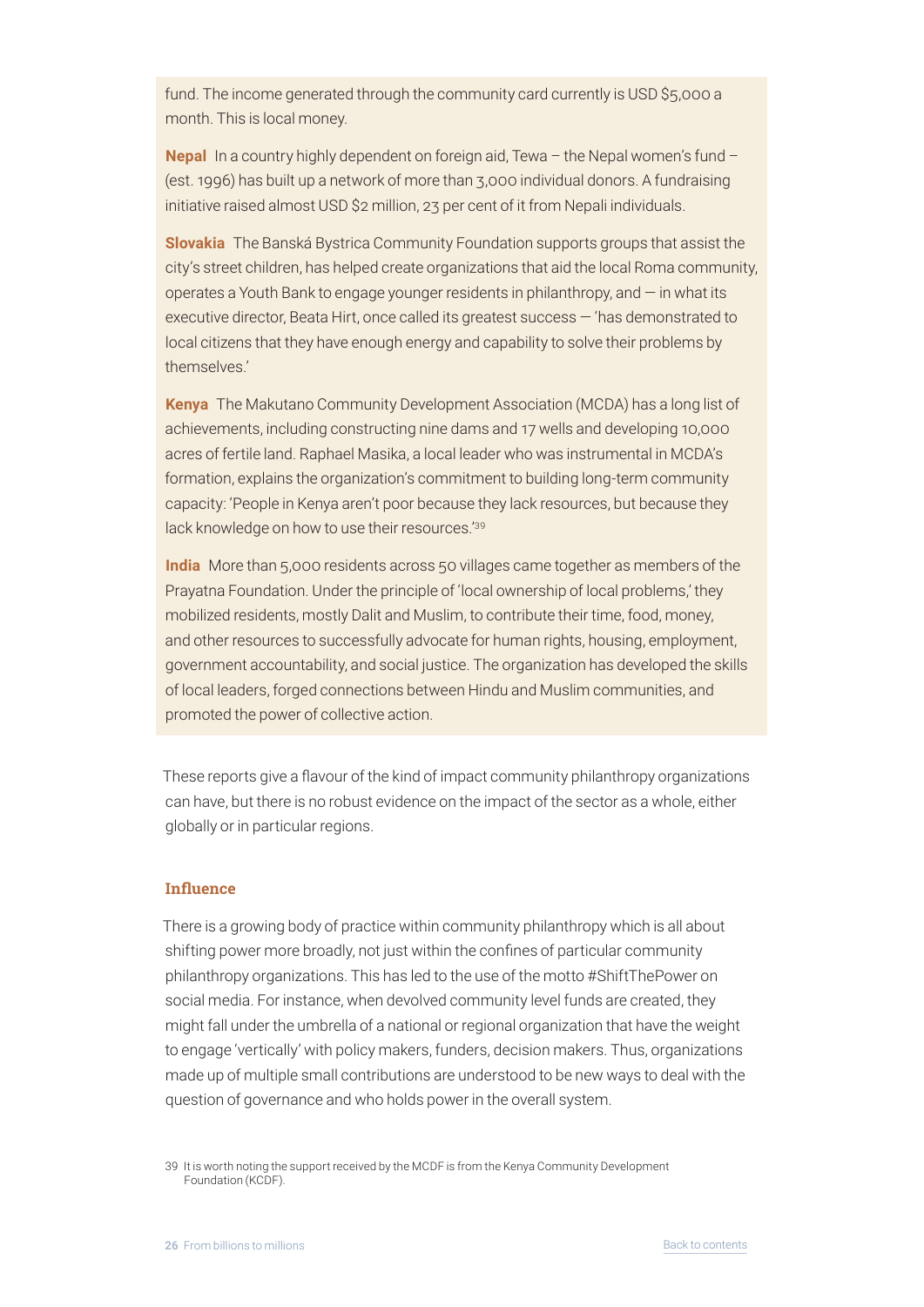It is worth noting that the emergence of community philanthropy has been characterised by some specific types of practice such as giving circles, participatory grantmaking and community contribution which mean that the DNA of these organizations changes and their centre of gravity shifts. The question of leadership stops being one of how enlightened it is, to one of how the whole nature of an organization can be changed.

Aware that only limited change can ever be achieved in specific geographies, many in the community philanthropy movement are therefore engaging with broader development debates in an attempt to change practices that have dominated for decades, but which may not respect the norms which community philanthropy advocates and embodies and may not, for that reason, be as effective as they might be. Assessing the impact of community philanthropy must now include an analysis of its advocacy impact as a movement, as well as more traditional evaluations of particular organizations.

In this section we have, very briefly, looked at the size, effectiveness and influence of the community philanthropy sector. It is clear that there is a dearth of evidence on all three of these areas. We can deduce that there is some clear growth in the sector, and that some of the impacts expected theoretically appear to be taking place in practice. But without more and better information it will be hard for the sector to breakthrough into the evidence-heavy world of development finance.

 **–**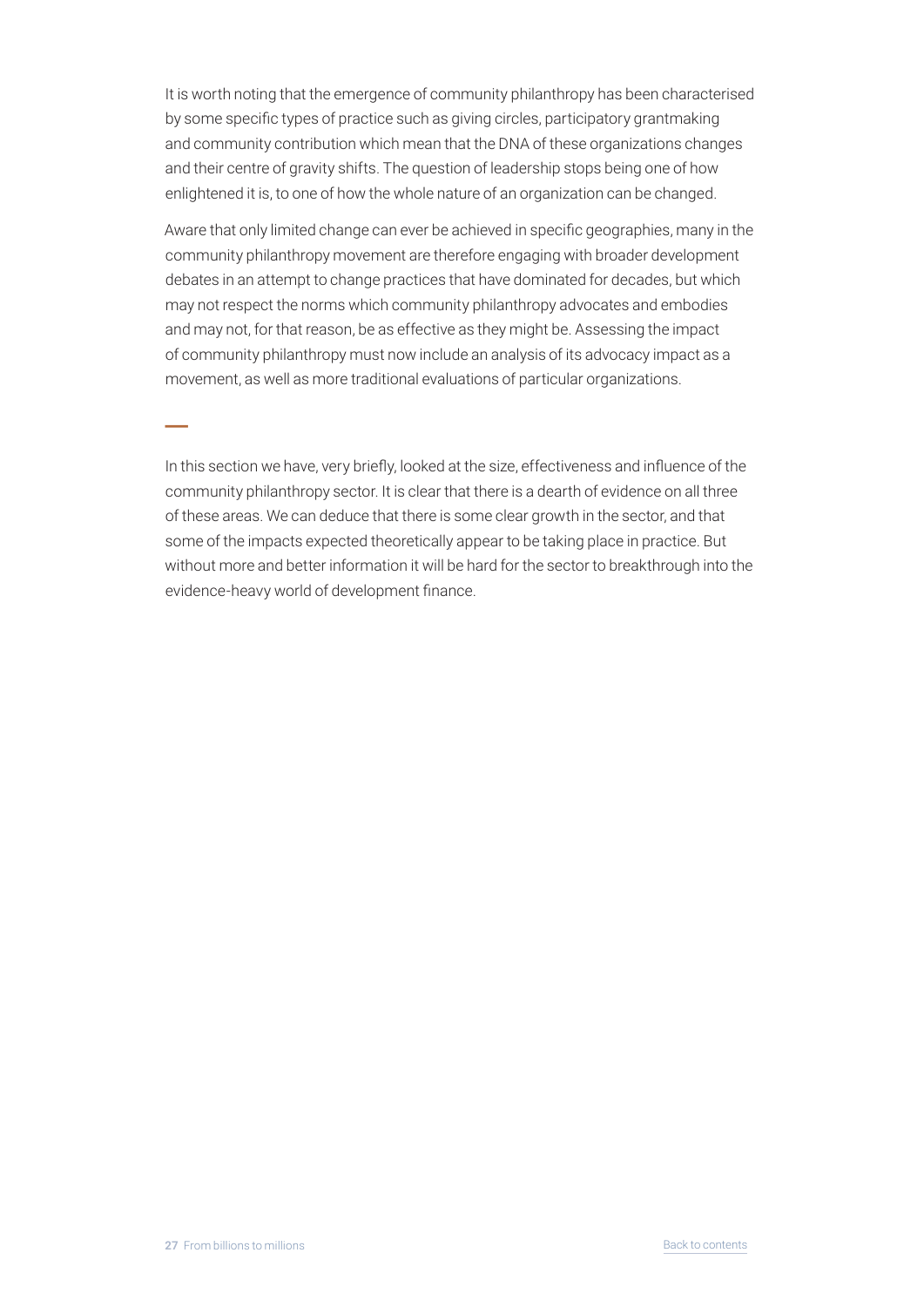### <span id="page-27-0"></span>5 Next steps  **—**

In a sense, the relevant question is not so much whether there is *currently* a great deal of money available from this approach, but whether there *could* be if the approach was imitated even more in communities across the globe. What would the world look like if every community set up some form of community philanthropy organization? Might that transform development, not only in terms of money raised and available to spend, but in terms of accountability, governance and decision-making, those perennial and knotty problems that have never yet been overcome.

Global growth in the community philanthropy sector (in terms of number of institutions) is already underway according to analysts close to the sector, regardless of the relative lack of support from the international community (or, more specifically, the aid sector), although it is hard to get precise numbers.<sup>40</sup> According to Jenny Hodgson, Executive Director of the GFCF, this growth is somewhat related to changes in the external environment, such as shrinking space for foreign funding (including legal restrictions), and the aid exit strategies which are a core part of traditional development aid (especially as recipient countries reach so-called 'middle income' status).

So what is required from those that wish to support community philanthropy as an idea? How much faster could this approach grow, particularly if there were to be a concerted push to support such growth? And what might such a concerted push consist of? Might it be undesirable to grow too fast, given the delicate accountability issues involved?

Below we set out some summary recommendations, first for the community philanthropy sector and then for the world of development finance. More detailed and well-developed recommendations for donors can be found in two recent publications: *How Community Philanthropy Shifts Power. What Donors Can Do to Help Make That Happen* and *New Horizons for Community‑Led Development, Recommendations for Funders*. <sup>41</sup> These papers tend to look at the broader philosophy behind community philanthropy and, even more broadly, development approaches that centre community participation and ownership. Their insight is that even without directly supporting the

<sup>40</sup> Of course, there is some support for the sector from some key funding organizations.

<sup>41</sup> *How Community Philanthropy Shifts Power. What Donors Can Do to Help Make That Happen*, by Jenny Hodgson & Anna Pond. 2018 https://grantcraft.org/content/guides/how-community-philanthropy-shifts-power/ and *New horizons for community-led development, Recommendations for Funders*, by Jenny Hodgson, Barry Knight & Susan Wilkinson‑Maposa. 2019 https://globalfundcommunityfoundations.org/resources/new-horizons-forcommunity-led-development-recommendations-f/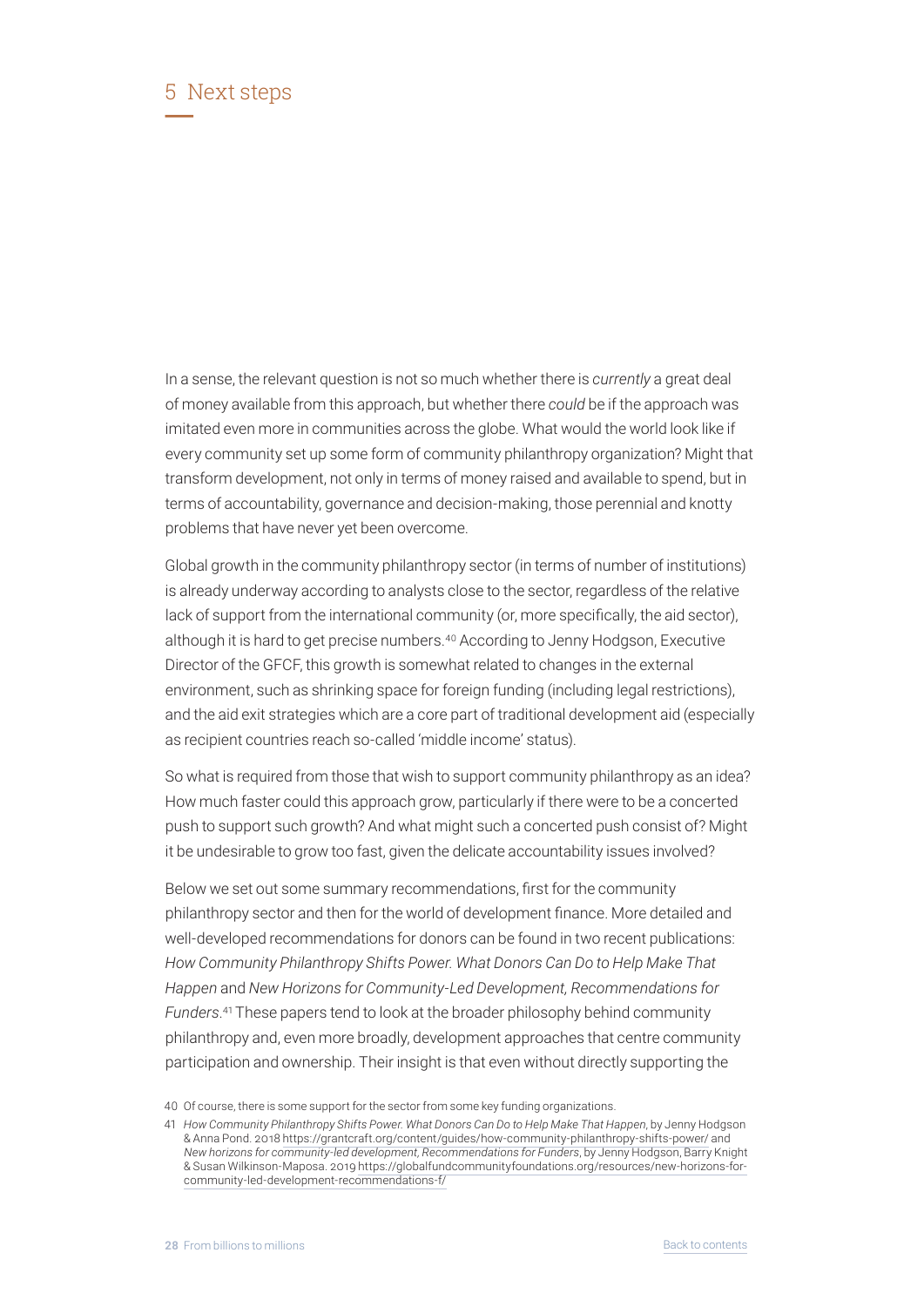<span id="page-28-0"></span>community philanthropy sector, the international development community can support the principles of empowerment and local ownership that underpin these approaches, and integrate such thinking more fully in their work and bureaucracies. However, the recommendations in this paper are specifically on how external actors can support the community philanthropy sector *per se* (while fully agreeing on the need for funders themselves to reorganise and rethink their own ways of working).

#### **. . . for the community philanthropy sector**

There is a strong case for the community philanthropy concept to be rolled out fast and wide as an important approach to sustainable development financing to complement larger and better-known approaches. For that to happen, actions are required of the community philanthropy movement (insofar as it exists as a coherent sector) as well as supporters in the international development sector.

- **1 Set out a growth plan** Given the size of the sector (relatively small) it still makes sense to think of it having the ability to make collective decisions to some extent. The sector needs to come to some kind of collective decision regarding what direction it wants to take. There are understandable concerns about the impact of rapid growth on the authenticity and coherence of the sector and method, and yet there is also a great desire to spread the word. Potential supporters tend to respond to clear asks, including clarity regarding what is not required. So some kind of plan for gradual growth is required, setting out what external support is needed, and explaining how crucial characteristics of community philanthropy will not be jeopardized. For the avoidance of doubt, growth of the sector does not mean growth of particular organizations, but rather the growth in number of organizations that self‑identify or relate to community philanthropy as a development strategy, whether that means new start-ups or existing organizations that join the movement in some way.
- **2 Demonstrate evidence of impact** Assuming that some kind of request for support will emerge and evolve, the sector needs to improve its evidence base significantly. Even allowing for the fact that progress on issues such as trust, dignity and capacity are harder to measure than material outcomes, the evidence base at the moment is fairly weak compared with other sectors. Potential supporters (financial or otherwise), today more than ever, expect relatively verifiable data on impact as part of the due diligence they carry out.
- **3 Produce estimates of size** As well as evidence on impact, more evidence on size would also be useful as part of advocacy for the sector. As part of that, tighter definitions might be required to enable quantification of different types of organization that fit under the community philanthropy umbrella.
- **4 Links to the SDGs** To help their case in the development finance/international development sector the community philanthropy sector could consider linking its narrative more closely with national, regional and international progress. At the moment, the SDGs are the lead paradigm for such progress, and community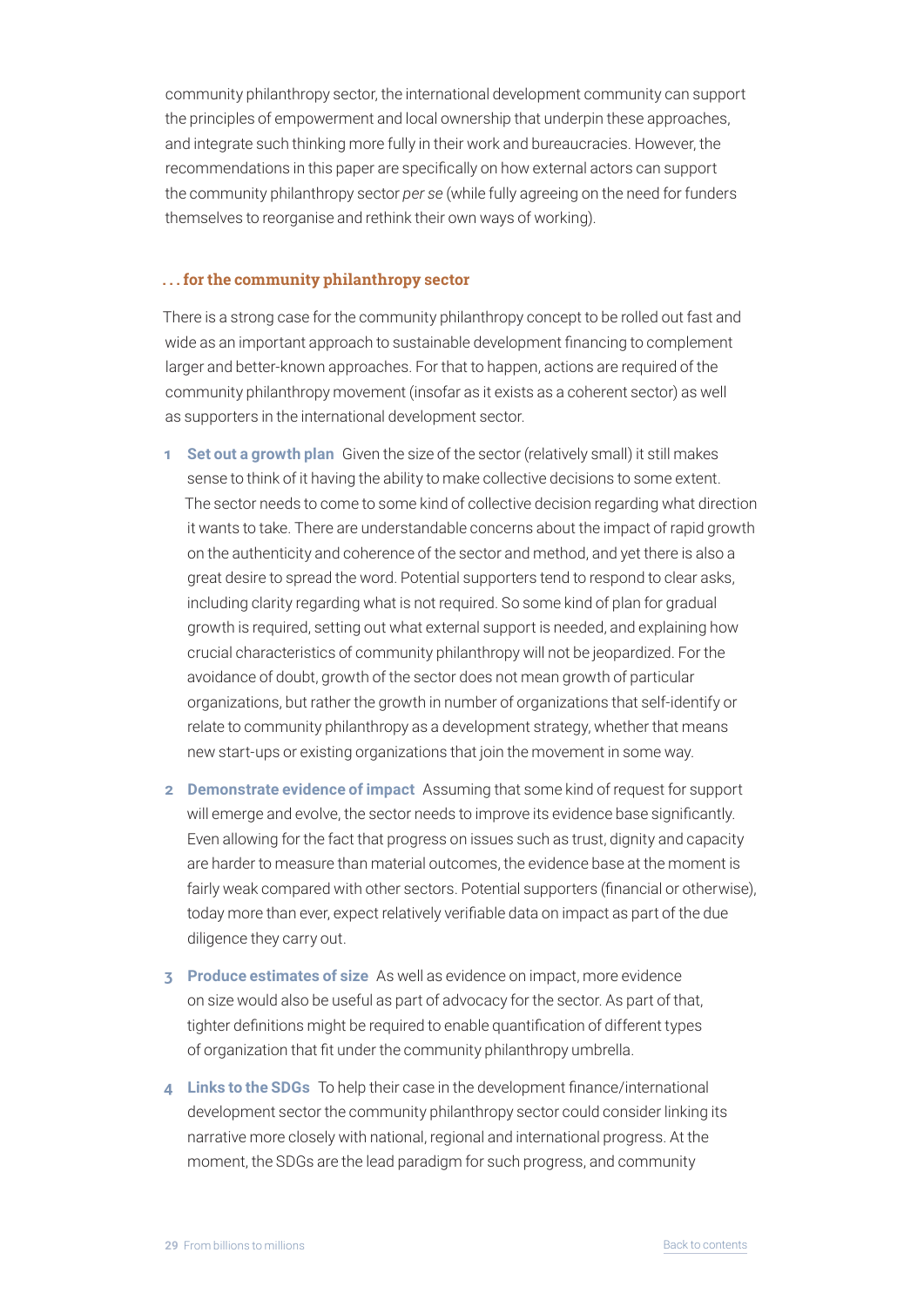<span id="page-29-0"></span>philanthropy should frame its work more clearly under this heading. The community level is so small as to be often invisible in major international development finance discussions, which may explain why this area of work has been so neglected for so long. The existing SDG indicators are national in scope, which makes it hard for community philanthropy organizations to monitor and reflect on their contributions. But what gets measured often becomes what matters, so the community philanthropy sector needs to engage more closely with SDG initiatives to track local, national and even international progress to stake a claim to attention.

**5 Links better to the international development sector** The community philanthropy sector is trying to do things differently. It has much to teach other parts of the international development sector, and national-level development actors. The #ShiftThePower slogan is appropriate to many of the ongoing debates in the sector. Representatives of community philanthropy should engage with forums where these debates are taking place, specifically in terms of emerging practice and deliberate ways of working (and not working) which elevates this work to an increasingly well-thought-through set of arguments and practice intending to challenge aspects of the existing system.

#### **. . . for the world of sustainable development finance**

As international development funders seek ways to move decision-making nearer to the beneficiaries themselves, they should encourage their counterparts at all levels to support community philanthropy efforts, which are often at early stages and require bolstering.

As we have seen, it is important that communities remain in the driving seat, which problematizes the arrival of external funds. But, nevertheless, co‑mingling or blending of funds can be important, when done carefully. It changes the DNA of an organization, pulling it in new directions, and forcing it to challenge power at different levels (vertical rather than just local). Although there is a balance to be struck, local money need not always be in the majority, if alternative metrics are brought to bear that measure beyond the financial value e.g. trust and local contribution. Some have suggested developing an equation that might demonstrate value beyond simply monetary value. Thus, while *\$1 external* would simply = \$1, *\$1 local* might = \$1 multiplied by factors for 'trust in institution', 'mobilized citizenry' etc.42

The following ideas/recommendations are intended for members of the development finance community including representatives of aid donors, major philanthropy organizations, NGOs, government representatives and others.

**1 Fund wisely (do no harm!)** One typical response to a new idea is to fund it. But scaling up can be about supporting networking (i.e. linking devolved/local units that form part of a larger network) and sharing ideas more so than centralizing funding or taking control. The right kind of funding might include investment in networks,

42 The idea for such an equation came from Jenny Hodgson of the Global Fund for Community Foundations.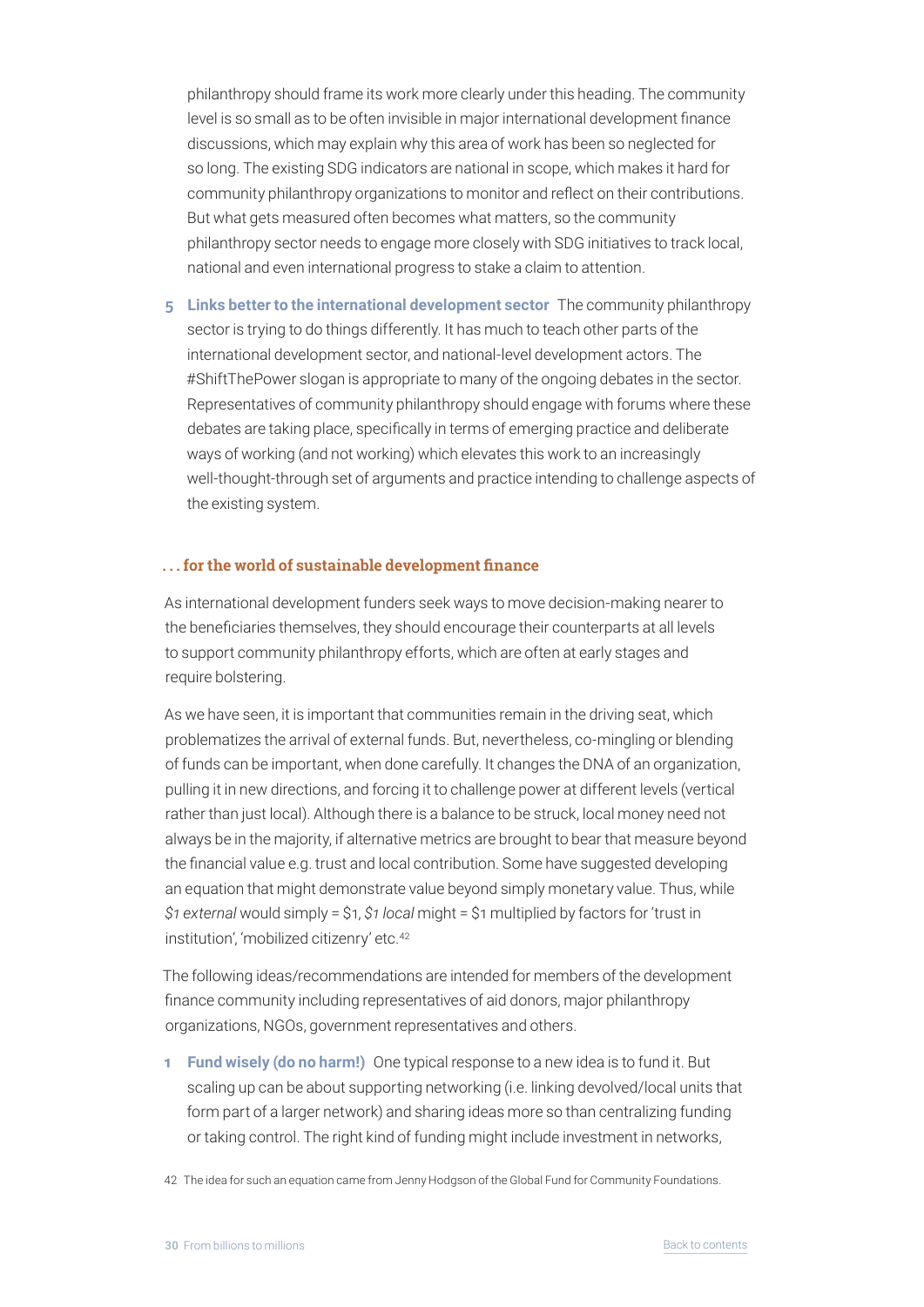systems and processes. The wrong kind would be the setting up of new, big, institutions that re‑centralize power and would struggle to build trust, being perceived by communities as remote. Some involved in the community philanthropy movement are worried about the impact of the arrival of largescale funding, fearing that it could undermine the delicate balance of ownership and accountability that defines the sector and is behind its appeal. And such fears are justified. The first thing the development finance needs to do is to ensure that it does no harm.

- **2 Support research** If the community philanthropy sector is to deepen the evidence of impact, improve estimates of size, and develop proposals for growth and links with the SDGs, it will need to invest time and money in research. External supporters could help with that as a priority.
- **3 Engage** The lack of interaction between the worlds of SDG financing and community philanthropy is noteworthy. Representatives of the former could help to overcome this by inviting community philanthropy practitioners to development finance gatherings to share experiences and ideas. They could also seek out community philanthropy organizations to visit, in order to gain insights on what type of further support might be appropriate. Other sectors might wish to support community philanthropy. For example, members of diasporas might see the value of directing their remittances to community foundations rather than other forms of remittance. The development finance community could help coordinate these links so that fruitful relationships emerge, without necessarily prescribing what the outcome of such interactions might be.
- **4 Visibilize** It is also striking how little known the community philanthropy sector is not only in development finance and SDG discussions, but in other fora as well. Supporters could make the sector visible by bringing representatives to key events, and including discussions of the sector in reports.

This brief report has identified community philanthropy as an important model for financing the SDGs. We have argued that the special characteristics of community philanthropy make it a particularly important type of financing, with its ability to respond to some of the perennial challenges of development. And we have shown that there is enough evidence of impact in practice to merit significant further investment in research and analysis. If resources are now invested in building out the community philanthropy model and principles, the sector could grow fast across the world, with major implications for marginalized communities. This could turn into a crucial and, eventually, fairly large source of additional money for the SDGs.

 **–**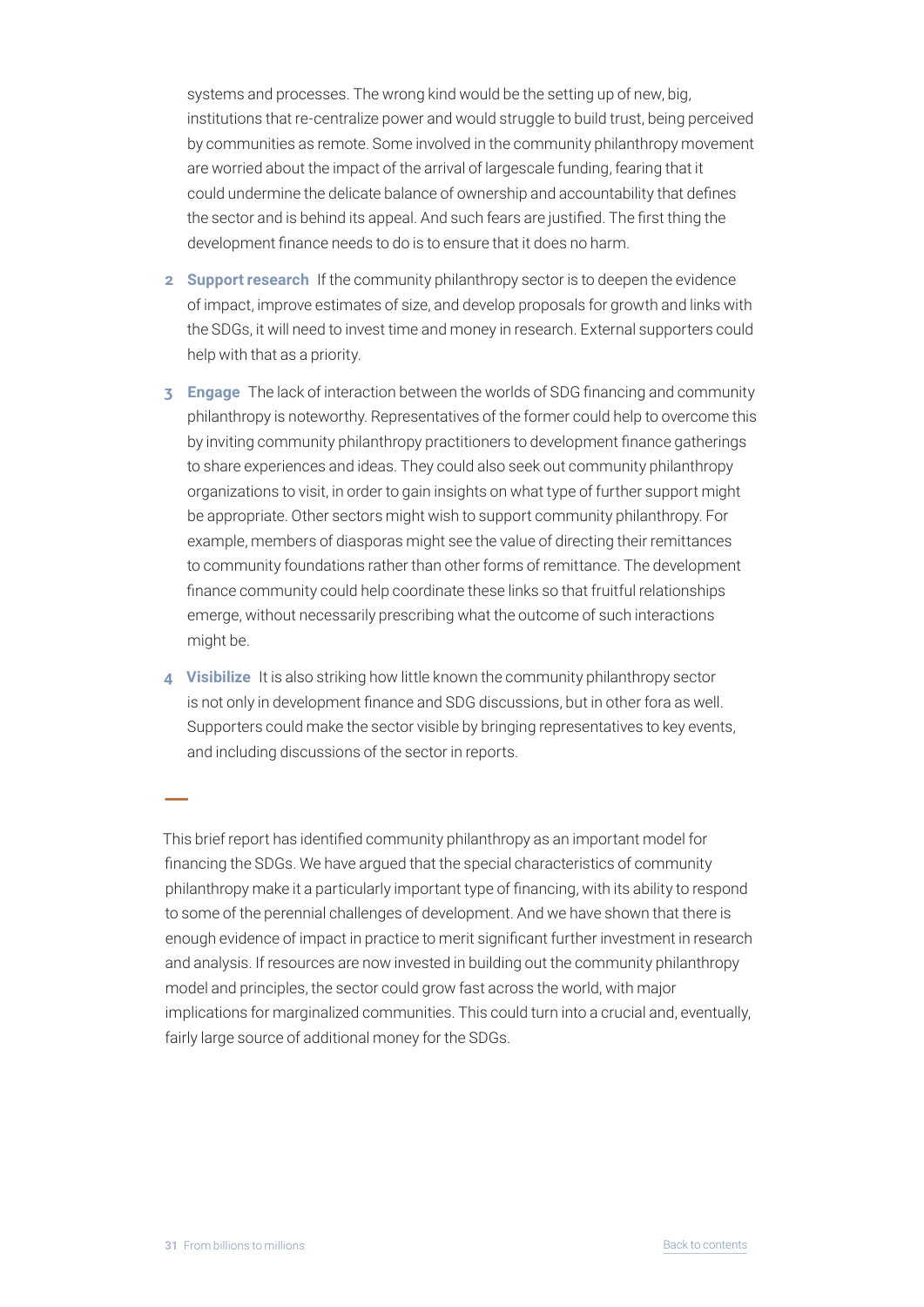### <span id="page-31-0"></span>Bibliography  **—**

Arnstein, Sherry R. (1969) A Ladder of Citizen Participation. *JAIP*, Vol. 35, No. 4, July 1969, pp. 216–224

Avrorina & Khodorova (2017) *When size matters: The phenomenon of community foundations in small towns and rural areas of Russia*. Moscow: CAF Russia

Brautigam D (2000) *Aid Dependence and Governance. Expert group on development issues*.

Brown, Jean, and Anderson (2012) *Time to Listen, Hearing People on the Receiving End of International Development*

Chambers R (1997) *Whose Reality Counts?* Intermediate Technology Publications

Community Foundation Atlas: http:// communityfoundationatlas.org/

Development Committee (Joint Ministerial Committee of the Boards of Governors of the Bank and the Fund on the Transfer of Real Resources to Developing Countries) (2015) *From billions to trillions: transforming development finance post‑2015*

Doan D (2018) *An Operational Definition of Community Philanthropy For Research and Practice*. Paper prepared for the ARNOVA Conference. Austin, November 2018.

Glennie *et al* (2013) *Localising aid: sustaining change in the public, private and civil society sectors*. ODI

Glennie J (2008) *The Trouble with Aid: Why less could mean more for Africa*. Zed books

Global Fund for Community Foundations (2013) *The case for community philanthropy, How the Practice Builds Local Assets, Capacity, and Trust—and Why It Matters*

Global Fund for Community Foundations (2014) *The Community Foundation Atlas: A snapshot of the global community philanthropy field*

Hodgson & Knight (2010) *More than the Poor Cousin? The emergence of community foundations as a new development paradigm*

Hodgson & Knight (2012) *A different kind of wealth: Mapping a baseline of African community foundations*

Hodgson, Knight & Wilkinson‑Maposa (2019) *New Horizons for Community‑Led Development: Recommendations for Funders*

Hodgson & Pond (2018) *How Community Philanthropy Shifts Power. What Donors Can Do to Help Make That Happen*

Interagency task force on development finance (2019) *Financing for Sustainable Development Report 2019*

Knight & Sahai (2018) *Dignity and Development. Philanthropy for Social Justice and Peace*

Malombe, J (2000) *Community Development Foundations: Emerging Partnerships*. World Bank

OECD (2005) *Paris Agenda for Aid Effectiveness*

OECD (2018) *Private philanthropy for development*

Roy (2013) *Development as Dignity: Dissensus, Equality and Contentious Politics in Bihar, India*. November 2013, Oxford Development Studies 41(4)

UN (2015) *Addis Ababa Action Agenda: Outcome of the 2015 Third International Conference on Financing for Development*

Vandeninden, Frieda, 2012. 'Foreign aid transaction costs,' MERIT Working Papers 007, United Nations **University** 

Wild & Booth (2017) *Doing development differently Two years on, what have we done?*